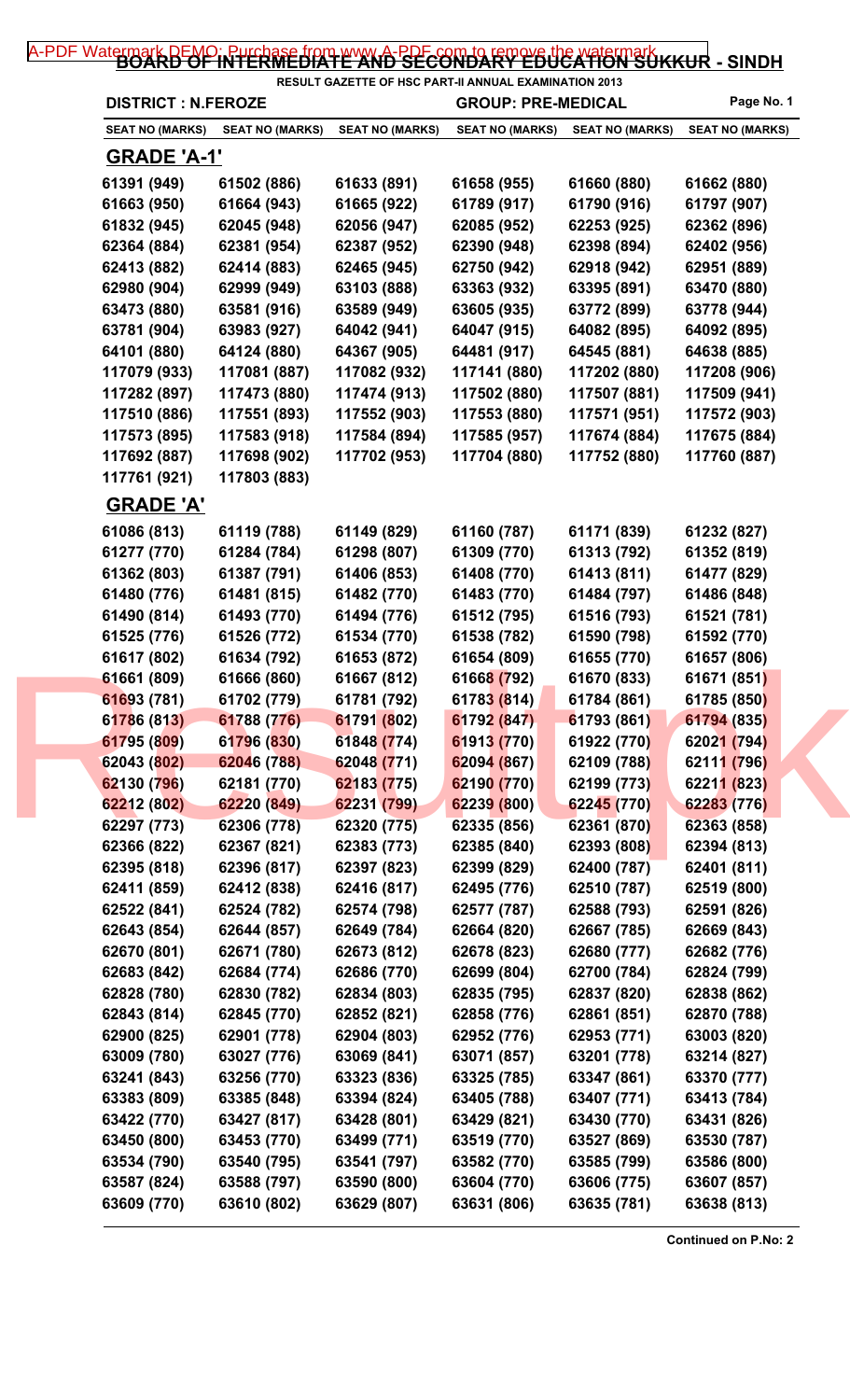| <b>SEAT NO (MARKS)</b> | <b>SEAT NO (MARKS)</b> | <b>SEAT NO (MARKS)</b>      | <b>SEAT NO (MARKS)</b> | <b>SEAT NO (MARKS)</b> | <b>SEAT NO (MARKS)</b> |
|------------------------|------------------------|-----------------------------|------------------------|------------------------|------------------------|
| <b>GRADE 'A'</b>       |                        |                             |                        |                        |                        |
|                        |                        |                             |                        |                        |                        |
| 63639 (836)            | 63640 (856)            | 63643 (788)                 | 63645 (844)            | 63675 (826)            | 63707 (816)            |
| 63751 (801)            | 63819 (821)            | 63987 (850)                 | 63989 (802)            | 64021 (780)            | 64023 (777)            |
| 64041 (830)            | 64043 (788)            | 64044 (839)                 | 64045 (871)            | 64046 (795)            | 64048 (847)            |
| 64049 (793)            | 64050 (817)            | 64051 (828)                 | 64071 (818)            | 64072 (824)            | 64073 (859)            |
| 64074 (839)            | 64075 (812)            | 64076 (802)                 | 64077 (832)            | 64079 (847)            | 64080 (861)            |
| 64083 (781)            | 64084 (846)            | 64085 (824)                 | 64086 (843)            | 64087 (823)            | 64088 (781)            |
| 64089 (789)            | 64090 (789)            | 64093 (853)                 | 64094 (838)            | 64095 (862)            | 64096 (860)            |
| 64097 (775)            | 64098 (816)            | 64100 (847)                 | 64102 (844)            | 64103 (848)            | 64104 (813)            |
| 64105 (809)            | 64121 (785)            | 64125 (802)                 | 64126 (868)            | 64127 (781)            | 64129 (848)            |
| 64151 (770)            | 64169 (772)            | 64188 (770)                 | 64211 (804)            | 64251 (805)            | 64255 (771)            |
| 64264 (816)            | 64277 (814)            | 64289 (800)                 | 64304 (785)            | 64314 (849)            | 64331 (775)            |
| 64334 (820)            | 64357 (770)            | 64358 (800)                 | 64369 (820)            | 64380 (770)            | 64402 (773)            |
| 64412 (784)            | 64417 (770)            | 64430 (770)                 | 64446 (770)            | 64460 (825)            | 64463 (788)            |
| 64469 (774)            | 64471 (832)            | 64472 (802)                 | 64473 (834)            | 64475 (773)            | 64477 (832)            |
| 64507 (773)            | 64508 (770)            | 64531 (776)                 | 64532 (776)            | 64539 (772)            | 64541 (862)            |
| 64542 (859)            | 64543 (846)            | 64544 (784)                 | 64584 (815)            | 64607 (794)            | 64634 (773)            |
| 64643 (847)            | 64654 (784)            | 64694 (821)                 | 64699 (807)            | 64700 (824)            | 64701 (801)            |
| 64755 (831)            | 64760 (770)            | 64776 (824)                 | 64778 (800)            | 64779 (780)            | 64794 (772)            |
| 64795 (842)            | 64797 (784)            | 64800 (826)                 | 64806 (776)            | 64808 (811)            | 64812 (787)            |
| 64813 (770)            | 64852 (770)            | 117017 (770)                | 117075 (778)           | 117080 (831)           | 117126 (778)           |
| 117151 (787)           | 117171 (845)           | 117173 (842)                | 117203 (840)           | 117206 (780)           | 117207 (815)           |
| 117211 (834)           | 117215 (805)           | 117216 (810)                | 117220 (788)           | 117251 (792)           | 117252 (825)           |
| 117253 (838)           | 117255 (798)           | 117256 (818)                | 117257 (829)           | 117281 (870)           | 117283 (869)           |
| 117284 (837)           | 117285 (866)           | 117291 (799)                | 117292 (789)           | 117362 (837)           | 117381 (802)           |
| 117385 (771)           | 117390 (841)           | 117391 (839)                | 117471 (845)           | 117476 (810)           | 117478 (829)           |
| 117480 (851)           | 117482 (857)           | 117501 (777)                | 117504 (866)           | 117505 (849)           | 117506 (846)           |
| 117508 (837)           | 117511 (831)           | 117512 (828)                | 117514 (871)           | 117515 (799)           | 117519 (861)           |
| 117554 (838)           | 117555(804)            | 117582 (853)                | 117596 (783)           | 117602 (815)           | 117603 (818)           |
| 117641 (770)           | 117671 (834)           | 117672 (796)                | 117673 (770)           | 117676 (840)           | 117677 (823)           |
| 117678 (803)           | 117691 (810)           | 11769 <mark>4 (</mark> 837) | 117695 (807)           | 117696 (828)           | 117697 (819)           |
| 117699 (807)           | 117703 (806)           | 11770 <mark>5 (</mark> 861) | 117706 (795)           | 117707 (825)           | 117721 (843)           |
| 117722 (832)           | 117753 (871)           | 11779 <mark>1 (8</mark> 09) | 117801 (864)           | 117811 (822)           | 117832 (812)           |
| 117871 (851)           |                        |                             |                        |                        |                        |
| <b>GRADE 'B'</b>       |                        |                             |                        |                        |                        |
| 61006 (725)            | 61017 (660)            | 61019 (687)                 | 61024 (706)            | 61025 (691)            | 61029 (664)            |
| 61034 (718)            | 61051 (666)            | 61053 (734)                 | 61061 (723)            | 61080 (735)            | 61085 (669)            |
| 61093 (670)            | 61095 (660)            | 61096 (699)                 | 61102 (673)            | 61105 (701)            | 61107 (710)            |
|                        |                        |                             |                        |                        |                        |
| 61115 (702)            | 61117 (691)            | 61123 (674)                 | 61126 (749)            | 61127 (663)            | 61129 (735)            |
| 61132 (691)            | 61135 (675)            | 61140 (667)                 | 61144 (668)            | 61148 (660)            | 61150 (660)            |
| 61155 (749)            | 61156 (760)            | 61161 (660)                 | 61162 (681)            | 61164 (736)            | 61165 (739)            |
| 61167 (708)            | 61169 (734)            | 61176 (705)                 | 61178 (727)            | 61180 (669)            | 61182 (660)            |
| 61187 (662)            | 61191 (685)            | 61192 (678)                 | 61193 (738)            | 61194 (700)            | 61195 (745)            |
| 61197 (679)            | 61198 (667)            | 61200 (696)                 | 61201 (743)            | 61202 (696)            | 61203 (720)            |
| 61204 (707)            | 61207 (756)            | 61208 (682)                 | 61209 (679)            | 61210 (705)            | 61212 (683)            |
| 61214 (705)            | 61219 (686)            | 61233 (722)                 | 61234 (670)            | 61237 (669)            | 61239 (726)            |
| 61241 (675)            | 61242 (672)            | 61243 (733)                 | 61244 (709)            | 61246 (751)            | 61247 (660)            |
| 61249 (660)            | 61250 (692)            | 61252 (695)                 | 61254 (695)            | 61255 (731)            | 61258 (761)            |
| 61259 (720)            | 61260 (660)            | 61262 (690)                 | 61266 (742)            | 61267 (714)            | 61269 (690)            |
| 61270 (700)            | 61271 (665)            | 61272 (707)                 | 61273 (690)            | 61278 (660)            | 61279 (742)            |
| 61283 (745)            | 61285 (741)            | 61287 (724)                 | 61288 (737)            | 61289 (752)            | 61290 (715)            |
| 61291 (763)            | 61293 (749)            | 61294 (740)                 | 61296 (747)            | 61304 (666)            | 61307 (660)            |
|                        |                        |                             |                        |                        |                        |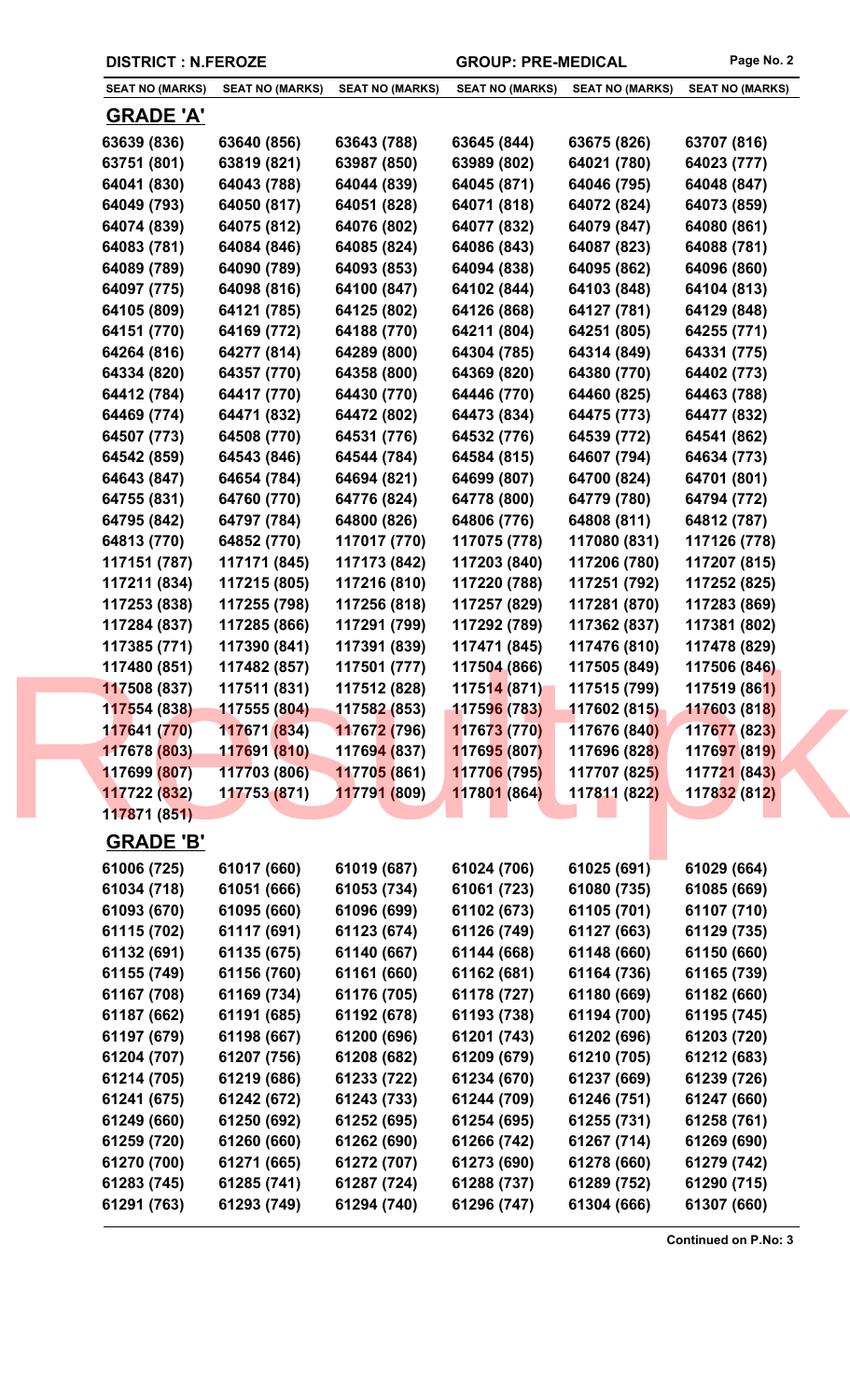| <b>DISTRICT : N.FEROZE</b> |  |  |
|----------------------------|--|--|
|----------------------------|--|--|

GROUP: PRE-MEDICAL Page No. 3

| <b>SEAT NO (MARKS)</b>     | <b>SEAT NO (MARKS)</b>     | <b>SEAT NO (MARKS)</b>     | <b>SEAT NO (MARKS)</b>     | <b>SEAT NO (MARKS)</b>     | <b>SEAT NO (MARKS)</b>     |
|----------------------------|----------------------------|----------------------------|----------------------------|----------------------------|----------------------------|
| <b>GRADE 'B'</b>           |                            |                            |                            |                            |                            |
|                            |                            |                            |                            |                            |                            |
| 61310 (693)                | 61312 (662)                | 61314 (679)                | 61316 (728)<br>61368 (709) | 61354 (677)                | 61355 (673)                |
| 61357 (687)<br>61381 (688) | 61366 (731)                | 61367 (662)                |                            | 61375 (674)<br>61409 (702) | 61380 (660)                |
| 61412 (735)                | 61393 (678)<br>61415 (729) | 61394 (762)<br>61418 (675) | 61397 (692)<br>61423 (701) | 61424 (660)                | 61411 (716)<br>61429 (680) |
| 61432 (700)                | 61434 (672)                | 61435 (660)                | 61442 (747)                | 61443 (677)                |                            |
| 61445 (721)                | 61447 (664)                | 61449 (673)                | 61458 (685)                | 61479 (710)                | 61444 (670)<br>61487 (740) |
| 61488 (755)                | 61489 (671)                | 61491 (718)                | 61492 (695)                | 61496 (709)                | 61497 (716)                |
| 61498 (754)                | 61499 (716)                | 61500 (734)                | 61501 (732)                | 61503 (698)                | 61504 (667)                |
| 61505 (667)                | 61509 (717)                | 61511 (701)                | 61514 (719)                | 61515 (710)                | 61517 (763)                |
| 61518 (743)                | 61519 (718)                | 61520 (725)                | 61522 (745)                | 61527 (733)                | 61528 (740)                |
| 61529 (755)                | 61530 (757)                | 61531 (705)                | 61532 (713)                | 61533 (686)                | 61535 (690)                |
| 61571 (741)                | 61574 (699)                | 61575 (680)                | 61576 (668)                | 61579 (710)                | 61589 (701)                |
|                            |                            |                            | 61608 (696)                | 61609 (660)                |                            |
| 61598 (718)                | 61605 (689)<br>61614 (724) | 61607 (705)<br>61615 (692) | 61616 (710)                |                            | 61610 (697)                |
| 61613 (703)                |                            |                            |                            | 61618 (691)                | 61620 (669)                |
| 61621 (674)                | 61622 (669)                | 61624 (660)                | 61625 (700)                | 61629 (685)                | 61631 (689)                |
| 61632 (676)                | 61652 (714)                | 61656 (740)                | 61681 (682)                | 61683 (713)                | 61685 (684)                |
| 61686 (706)                | 61688 (672)                | 61689 (699)                | 61690 (680)                | 61691 (697)                | 61692 (710)                |
| 61695 (697)                | 61698 (755)                | 61699 (731)                | 61700 (725)                | 61701 (722)                | 61703 (756)                |
| 61704 (689)                | 61705 (707)                | 61706 (758)                | 61707 (712)                | 61708 (692)                | 61710 (691)                |
| 61712 (719)                | 61713 (761)                | 61714 (704)                | 61716 (666)                | 61717 (707)                | 61718 (674)                |
| 61719 (673)                | 61720 (709)                | 61722 (676)                | 61725 (711)                | 61726 (660)                | 61727 (678)                |
| 61730 (730)                | 61731 (702)                | 61733 (710)                | 61735 (662)                | 61736 (758)                | 61737 (754)                |
| 61742 (666)                | 61743 (666)                | 61744 (703)                | 61747 (686)                | 61751 (660)                | 61754 (733)                |
| 61758 (741)                | 61760 (689)                | 61761 (707)                | 61762 (722)                | 61782 (739)                | 61787 (678)                |
| 61813 (691)                | 61814 (721)                | 61817 (688)                | 61836 (684)                | 61842 (674)                | 61844 (696)                |
| 61849 (721)                | 61854 (706)                | 61857 (664)                | 61858 (702)                | 61881 (730)                | 61888 (727)                |
| 61890 (677)                | 61891 (663)                | 61892 (749)                | 61893 (679)                | 61894 (669)                | 61896 (687)                |
| 61897 (692)                | 61898 (709)                | 61901 (755)                | 61902 (665)                | 61903 (695)                | 61904 (732)                |
| 61906 (660)                | 61907 (698)                | 61908 (676)                | 61911 (665)                | 61912 (714)                | 61914 (752)                |
| 61915 (696)                | 61916 (734)                | 61918 (675)                | 61919 (684)                | 61920 (748)                | 61921 (726)                |
| 61930 (694)                | 61931 (664)                | 61934 (677)                | 61936 (661)                | 61938 (696)                | 61939 (664)                |
| 61962 (738)                | 61968 (660)                | 61971 (688)                | 61975 (705)                | 61977 (670)                | 61978 (676)                |
| 61992 (673)                | 61994 (684)                | 61997 (743)                | 61998 (734)                | 62001 (691)                | 62002 (704)                |
| 62004 (728)                | 62007 (719)                | 62009 (660)                | 62015 (691)                | 62017 (730)                | 62018 (721)                |
| 62026 (736)                | 62036 (660)                | 62037 (685)                | 62042 (751)                | 62047 (752)                | 62050 (696)                |
| 62051 (714)                | 62054 (678)                | 62055 (666)                | 62061 (725)                | 62062 (727)                | 62065 (692)                |
| 62066 (663)                | 62067 (684)                | 62069 (660)                | 62070 (676)                | 62071 (738)                | 62078 (686)                |
| 62079 (708)                | 62081 (728)                | 62082 (678)                | 62083 (722)                | 62084 (691)                | 62088 (731)                |
| 62090 (666)                | 62091 (693)                | 62092 (666)                | 62093 (705)                | 62097 (694)                | 62100 (722)                |
| 62104 (736)                | 62106 (671)                | 62107 (751)                | 62108 (715)                | 62110 (663)                | 62115 (682)                |
| 62118 (713)                | 62119 (741)                | 62120 (727)                | 62126 (731)                | 62127 (732)                | 62128 (682)                |
| 62129 (660)                | 62182 (701)                | 62184 (693)                | 62186 (743)                | 62187 (686)                | 62192 (748)                |
| 62194 (683)                | 62195 (681)                | 62196 (660)                | 62197 (678)                | 62198 (660)                | 62202 (670)                |
| 62205 (680)                | 62206 (662)                | 62208 (673)                | 62210 (760)                | 62213 (757)                | 62214 (670)                |
| 62215 (660)                | 62216 (760)                | 62217 (701)                | 62218 (683)                | 62221 (705)                | 62222 (660)                |
| 62223 (711)                | 62224 (750)                | 62226 (668)                | 62227 (660)                | 62228 (660)                | 62229 (747)                |
| 62232 (681)                | 62233 (696)                | 62235 (723)                | 62236 (717)                | 62238 (745)                | 62240 (695)                |
| 62243 (739)                | 62244 (731)                | 62246 (719)                | 62247 (747)                | 62251 (741)                | 62252 (670)                |
| 62254 (719)                | 62255 (676)                | 62256 (724)                | 62257 (727)                | 62259 (723)                | 62260 (720)                |
| 62261 (725)                | 62262 (733)                | 62264 (711)                | 62266 (670)                | 62267 (690)                | 62269 (691)                |
| 62270 (713)                | 62271 (713)                | 62276 (747)                | 62277 (698)                | 62278 (672)                | 62282 (670)                |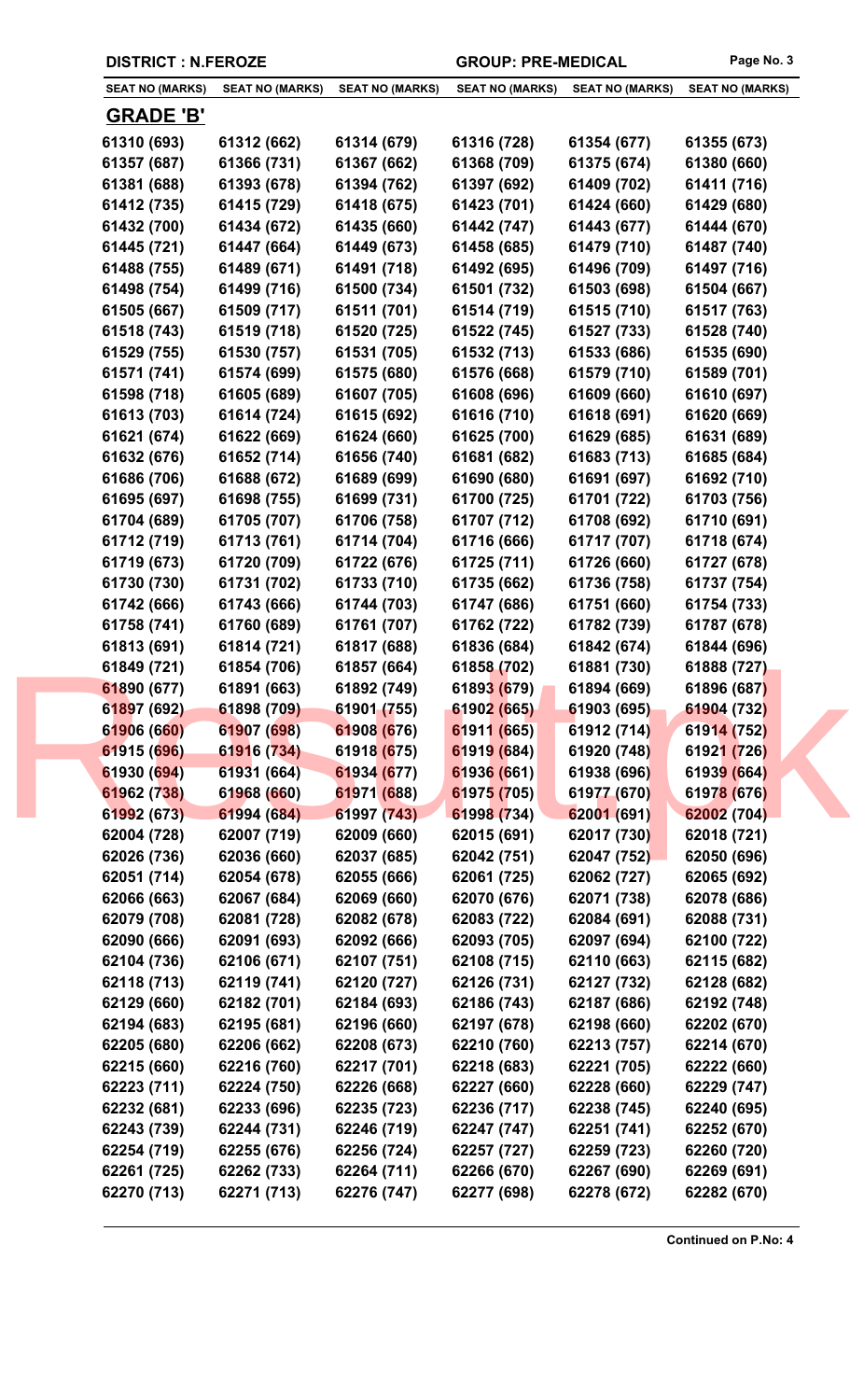| <b>DISTRICT : N.FEROZE</b> |                        |                        | <b>GROUP: PRE-MEDICAL</b> |                        | Page No. 4             |
|----------------------------|------------------------|------------------------|---------------------------|------------------------|------------------------|
| <b>SEAT NO (MARKS)</b>     | <b>SEAT NO (MARKS)</b> | <b>SEAT NO (MARKS)</b> | <b>SEAT NO (MARKS)</b>    | <b>SEAT NO (MARKS)</b> | <b>SEAT NO (MARKS)</b> |
| <b>GRADE 'B'</b>           |                        |                        |                           |                        |                        |
| 62284 (710)                | 62290 (707)            | 62291 (735)            | 62293 (660)               | 62298 (703)            | 62299 (736)            |
| 62302 (715)                | 62303 (735)            | 62304 (730)            | 62308 (672)               | 62310 (683)            | 62312 (704)            |
| 62313 (681)                | 62314 (693)            | 62315 (660)            | 62316 (664)               | 62317 (698)            | 62319 (716)            |
| 62321 (679)                | 62322 (694)            | 62323 (733)            | 62324 (667)               | 62327 (679)            | 62328 (680)            |
| 62330 (670)                | 62331 (660)            | 62332 (738)            | 62333 (761)               | 62334 (721)            | 62337 (724)            |
| 62382 (750)                | 62384 (719)            | 62388 (734)            | 62389 (756)               | 62391 (702)            | 62392 (757)            |
| 62415 (748)                | 62433 (682)            | 62440 (678)            | 62466 (743)               | 62482 (705)            | 62483 (671)            |
| 62484 (706)                | 62485 (675)            | 62497 (715)            | 62498 (677)               | 62503 (698)            | 62504 (709)            |
| 62505 (684)                | 62506 (685)            | 62513 (743)            | 62514 (666)               | 62516 (705)            | 62518 (763)            |
| 62520 (726)                | 62523 (678)            | 62527 (720)            | 62530 (660)               | 62537 (697)            | 62539 (705)            |
| 62540 (687)                | 62542 (725)            | 62544 (725)            | 62546 (695)               | 62547 (688)            | 62554 (670)            |
| 62556 (747)                | 62558 (660)            | 62559 (682)            | 62561 (672)               | 62563 (660)            | 62564 (681)            |
| 62567 (668)                | 62568 (736)            | 62569 (674)            | 62570 (762)               | 62571 (716)            | 62573 (660)            |
| 62576 (701)                | 62578 (736)            | 62579 (732)            | 62580 (674)               | 62581 (726)            | 62582 (681)            |
| 62583 (730)                | 62585 (732)            | 62586 (673)            | 62587 (704)               | 62590 (706)            | 62593 (664)            |
| 62597 (701)                | 62598 (674)            | 62600 (677)            | 62602 (707)               | 62603 (720)            | 62604 (738)            |
| 62605 (723)                | 62607 (694)            | 62609 (731)            | 62611 (686)               | 62641 (759)            | 62642 (707)            |
| 62646 (757)                | 62650 (696)            | 62651 (666)            | 62654 (732)               | 62656 (677)            | 62658 (660)            |
| 62661 (697)                | 62662 (660)            | 62663 (691)            | 62665 (691)               | 62666 (727)            | 62668 (686)            |
| 62672 (752)                | 62674 (751)            | 62675 (743)            | 62677 (671)               | 62681 (706)            | 62685 (758)            |
| 62687 (750)                | 62688 (757)            | 62689 (696)            | 62691 (749)               | 62692 (758)            | 62693 (681)            |
| 62694 (751)                | 62695 (699)            | 62696 (674)            | 62697 (727)               | 62698 (707)            | 62701 (729)            |
| 62731 (660)                | 62735 (682)            | 62736 (703)            | 62739 (660)               | 62740 (680)            | 62744 (698)            |
| 62746 (722)                | 62749 (665)            | 62751 (680)            | 62753 (695)               | 62754 (755)            | 62755 (755)            |
| 62756 (694)                | 62760 (670)            | 62765 (660)            | 62769 (689)               | 62775 (699)            | 62776 (675)            |
| 62779 (706)                | 62780 (712)            | 62785 (698)            | 62794 (681)               | 62795 (660)            | 62810 (660)            |
| 62814 (756)                | 62818 (707)            | 62822 (660)            | 62823 (692)               | 62827 (669)            | 62829 (683)            |
| 62831 (721)                | 62832 (700)            | 62839 (696)            | 62841 (734)               | 62842 (730)            | 62846 (686)            |
| 62847 (726)                | 62848 (743)            | 62849 (713)            | 62850 (687)               | 62855 (743)            | 62856 (668)            |
| 62857 (730)                | 62859 (670)            | 62862 (745)            | 62866 (680)               | 62875 (683)            | 62876 (662)            |
| 62877 (762)                | 62881 (691)            | 62884 (683)            | 62887 (751)               | 62891 (698)            | 62896 (746)            |
| 62897 (670)                | 62899 (660)            | 62902 (687)            | 62903 (711)               | 62905 (696)            | 62906 (685)            |
| 62909 (684)                | 62912 (743)            | 62914 (664)            | 62954 (729)               | 62956 (736)            | 62958 (669)            |
| 62959 (708)                | 62960 (731)            | 62962 (750)            | 62966 (690)               | 62968 (686)            | 62969 (730)            |
| 62975 (738)                | 62976 (667)            | 62977 (660)            | 62979 (762)               | 62981 (682)            | 62982 (675)            |
| 62983 (749)                | 62987 (759)            | 62988 (721)            | 62991 (753)               | 62992 (670)            | 62995 (695)            |
| 62996 (700)                | 62997 (668)            | 62998 (680)            | 63000 (749)               | 63002 (690)            | 63005 (692)            |
| 63006 (744)                | 63007 (695)            | 63008 (660)            | 63010 (759)               | 63012 (668)            | 63013 (736)            |
| 63014 (699)                | 63015 (731)            | 63018 (696)            | 63022 (660)               | 63023 (697)            | 63024 (678)            |
| 63025 (713)                | 63029 (722)            | 63030 (673)            | 63034 (756)               | 63036 (759)            | 63037 (715)            |
| 63038 (681)                | 63039 (733)            | 63042 (677)            | 63043 (684)               | 63046 (660)            | 63050 (729)            |
| 63053 (724)                | 63057 (747)            | 63062 (718)            | 63066 (721)               | 63070 (744)            | 63076 (695)            |
| 63077 (691)                | 63079 (726)            | 63080 (663)            | 63083 (681)               | 63087 (720)            | 63089 (661)            |
| 63092 (663)                | 63093 (688)            | 63095 (686)            | 63096 (660)               | 63099 (660)            | 63102 (671)            |
| 63104 (706)                | 63110 (687)            | 63115 (710)            | 63129 (678)               | 63130 (695)            | 63137 (660)            |
| 63155 (663)                | 63159 (671)            | 63162 (720)            | 63164 (660)               | 63167 (717)            | 63168 (664)            |
| 63170 (660)                | 63172 (695)            | 63175 (720)            | 63205 (676)               | 63212 (747)            | 63224 (670)            |
| 63225 (691)                | 63234 (690)            | 63236 (752)            | 63240 (715)               | 63242 (755)            | 63247 (685)            |
| 63248 (660)                | 63249 (709)            | 63250 (681)            | 63257 (660)               | 63267 (660)            | 63271 (660)            |
| 63273 (660)                | 63322 (704)            | 63326 (682)            | 63328 (672)               | 63330 (709)            | 63333 (660)            |

**63335 (664) 63336 (660) 63337 (693) 63338 (727) 63339 (693) 63341 (666)**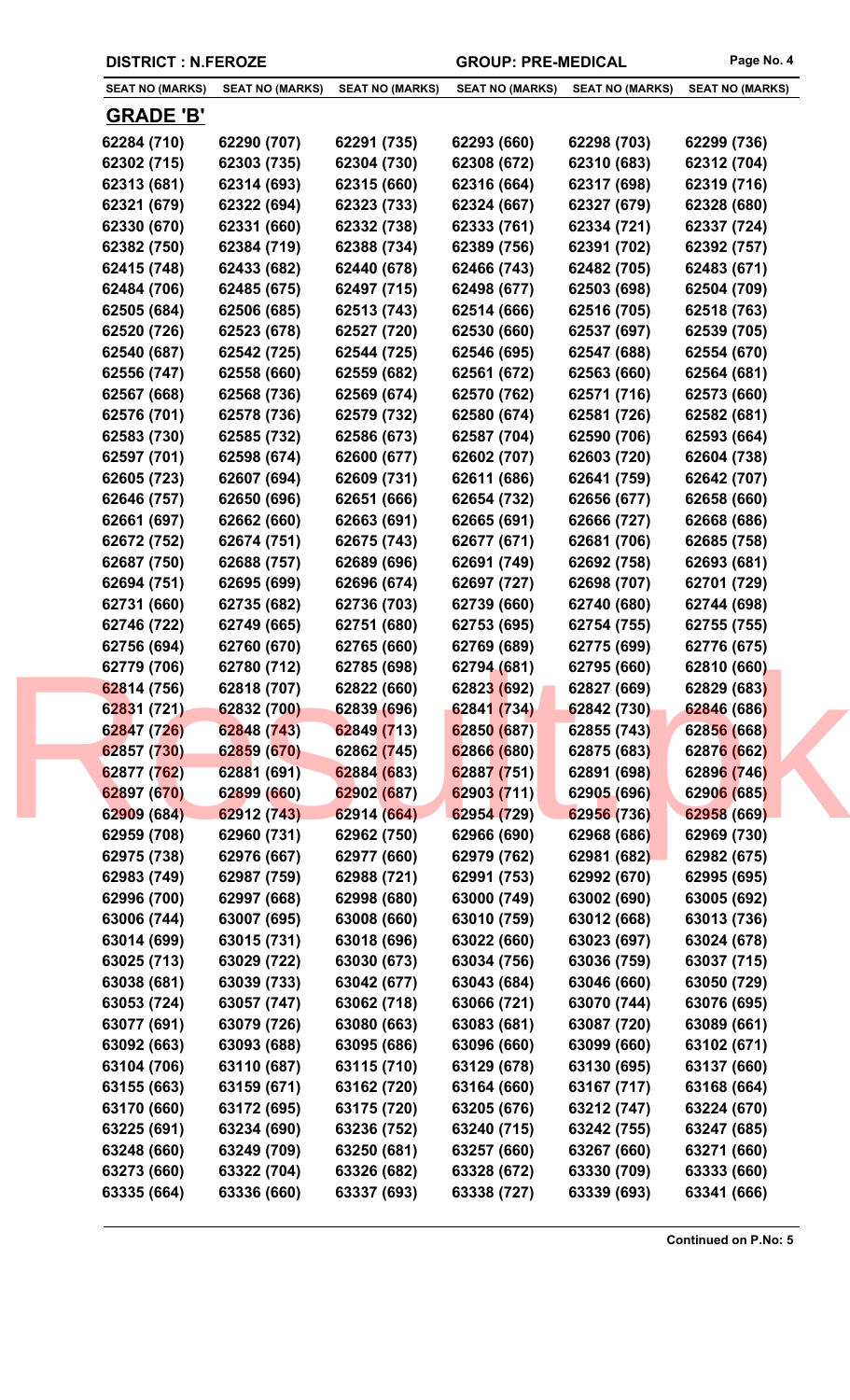|  | <b>DISTRICT : N.FEROZE</b> |
|--|----------------------------|
|--|----------------------------|

GROUP: PRE-MEDICAL Page No. 5

| <b>SEAT NO (MARKS)</b> | <b>SEAT NO (MARKS)</b> | <b>SEAT NO (MARKS)</b> | <b>SEAT NO (MARKS)</b> | <b>SEAT NO (MARKS)</b> | <b>SEAT NO (MARKS)</b> |
|------------------------|------------------------|------------------------|------------------------|------------------------|------------------------|
| <b>GRADE 'B'</b>       |                        |                        |                        |                        |                        |
|                        |                        |                        |                        |                        |                        |
| 63342 (710)            | 63344 (733)            | 63348 (685)            | 63350 (660)            | 63353 (662)            | 63354 (660)            |
| 63355 (753)            | 63359 (671)            | 63360 (670)            | 63361 (743)            | 63367 (721)            | 63368 (697)            |
| 63369 (691)            | 63371 (676)            | 63372 (727)            | 63373 (692)            | 63375 (724)            | 63377 (694)            |
| 63378 (740)            | 63379 (762)            | 63380 (753)            | 63381 (686)            | 63382 (660)            | 63384 (707)            |
| 63386 (754)            | 63387 (732)            | 63388 (736)            | 63389 (708)            | 63393 (686)            | 63396 (678)            |
| 63397 (727)            | 63398 (746)            | 63399 (739)            | 63400 (727)            | 63401 (708)            | 63402 (694)            |
| 63404 (671)            | 63408 (671)            | 63412 (665)            | 63417 (704)            | 63418 (684)            | 63420 (761)            |
| 63421 (694)            | 63423 (660)            | 63432 (719)            | 63433 (705)            | 63434 (738)            | 63436 (689)            |
| 63438 (748)            | 63439 (668)            | 63441 (740)            | 63442 (684)            | 63443 (673)            | 63444 (736)            |
| 63445 (716)            | 63447 (662)            | 63449 (693)            | 63452 (682)            | 63454 (716)            | 63455 (747)            |
| 63458 (690)            | 63459 (712)            | 63460 (660)            | 63461 (700)            | 63462 (672)            | 63463 (746)            |
| 63464 (714)            | 63465 (677)            | 63466 (740)            | 63468 (726)            | 63469 (660)            | 63471 (678)            |
| 63472 (666)            | 63474 (680)            | 63476 (660)            | 63483 (684)            | 63486 (697)            | 63491 (669)            |
| 63494 (696)            | 63497 (682)            | 63498 (684)            | 63500 (699)            | 63503 (660)            | 63506 (703)            |
| 63517 (704)            | 63518 (688)            | 63521 (723)            | 63522 (663)            | 63523 (683)            | 63524 (722)            |
| 63525 (681)            | 63526 (670)            | 63531 (753)            | 63533 (681)            | 63535 (670)            | 63536 (697)            |
| 63538 (665)            | 63539 (702)            | 63543 (695)            | 63544 (749)            | 63546 (761)            | 63547 (686)            |
| 63548 (690)            | 63553 (662)            | 63554 (706)            | 63558 (691)            | 63583 (743)            | 63584 (708)            |
| 63601 (664)            | 63603 (755)            | 63611 (758)            | 63612 (714)            | 63614 (720)            | 63621 (669)            |
| 63622 (748)            | 63623 (683)            | 63625 (755)            | 63626 (692)            | 63630 (721)            | 63632 (744)            |
| 63633 (761)            | 63637 (688)            | 63641 (691)            | 63642 (704)            | 63644 (760)            | 63646 (680)            |
| 63673 (665)            | 63689 (693)            | 63696 (720)            | 63713 (716)            | 63720 (660)            | 63723 (690)            |
| 63724 (684)            | 63731 (687)            | 63735 (706)            | 63737 (696)            | 63743 (692)            | 63745 (732)            |
| 63746 (668)            | 63747 (719)            | 63748 (695)            | 63753 (718)            | 63754 (660)            | 63755 (660)            |
| 63756 (746)            | 63759 (663)            | 63760 (688)            | 63762 (672)            | 63764 (660)            | 63768 (673)            |
| 63774 (705)            | 63776 (718)            | 63777 (686)            | 63783 (683)            | 63805 (660)            | 63807 (677)            |
| 63813 (660)            | 63861 (684)            | 63873 (685)            | 63875 (673)            | 63878 (742)            | 63879 (764)            |
| 63880 (662)            | 63884 (702)            | 63888 (663)            | 63894 (688)            | 63895 (697)            | 63896 (669)            |
| 63897 (678)            | 63900 (661)            | 63901 (694)            | 63904 (674)            | 63905 (690)            | 63912 (673)            |
| 63920 (683)            | 63923 (661)            | 63924 (666)            | 63926 (708)            | 63927 (735)            | 63928 (679)            |
| 63934 (660)            | 63935 (662)            | 63938 (706)            | 63943 (699)            | 63948 (694)            | 63949 (701)            |
| 63950 (689)            | 63955 (703)            | 63960 (663)            | 63966 (724)            | 63975 (684)            | 63976 (670)            |
| 63977 (678)            | 63978 (663)            | 63979 (713)            | 63980 (669)            | 63981 (660)            | 63982 (709)            |
| 63986 (663)            | 63988 (670)            | 63990 (661)            | 63992 (737)            | 63993 (686)            | 63994 (674)            |
| 64078 (728)            | 64091 (760)            | 64099 (754)            | 64123 (750)            | 64128 (710)            | 64130 (685)            |
| 64141 (690)            | 64143 (729)            | 64146 (674)            | 64160 (717)            | 64166 (663)            | 64167 (674)            |
| 64170 (680)            | 64176 (683)            | 64177 (683)            | 64187 (672)            | 64193 (674)            | 64197 (683)            |
| 64198 (744)            | 64203 (723)            | 64208 (663)            | 64212 (669)            | 64243 (719)            | 64245 (737)            |
|                        |                        |                        |                        |                        |                        |
| 64248 (660)            | 64249 (722)            | 64256 (712)            | 64260 (724)            | 64261 (757)            | 64265 (660)            |
| 64266 (741)            | 64268 (719)            | 64270 (756)            | 64275 (724)            | 64278 (709)            | 64280 (693)            |
| 64281 (702)            | 64282 (660)            | 64283 (670)            | 64284 (660)            | 64285 (763)            | 64288 (748)            |
| 64293 (743)            | 64295 (745)            | 64296 (695)            | 64297 (665)            | 64302 (724)            | 64303 (737)            |
| 64306 (671)            | 64309 (748)            | 64310 (751)            | 64335 (755)            | 64336 (667)            | 64338 (727)            |
| 64339 (690)            | 64340 (705)            | 64346 (724)            | 64348 (719)            | 64349 (667)            | 64350 (730)            |
| 64359 (727)            | 64360 (725)            | 64362 (760)            | 64363 (660)            | 64364 (660)            | 64365 (714)            |
| 64371 (706)            | 64372 (703)            | 64373 (736)            | 64379 (667)            | 64381 (702)            | 64403 (669)            |
| 64404 (724)            | 64407 (662)            | 64408 (698)            | 64409 (711)            | 64410 (664)            | 64411 (682)            |
| 64416 (759)            | 64419 (660)            | 64424 (764)            | 64427 (711)            | 64428 (692)            | 64429 (669)            |
| 64431 (669)            | 64438 (678)            | 64439 (698)            | 64442 (688)            | 64443 (672)            | 64447 (704)            |
| 64448 (746)            | 64449 (715)            | 64451 (700)            | 64453 (683)            | 64454 (763)            | 64455 (660)            |
| 64462 (691)            | 64464 (704)            | 64466 (688)            | 64467 (692)            | 64474 (675)            | 64476 (692)            |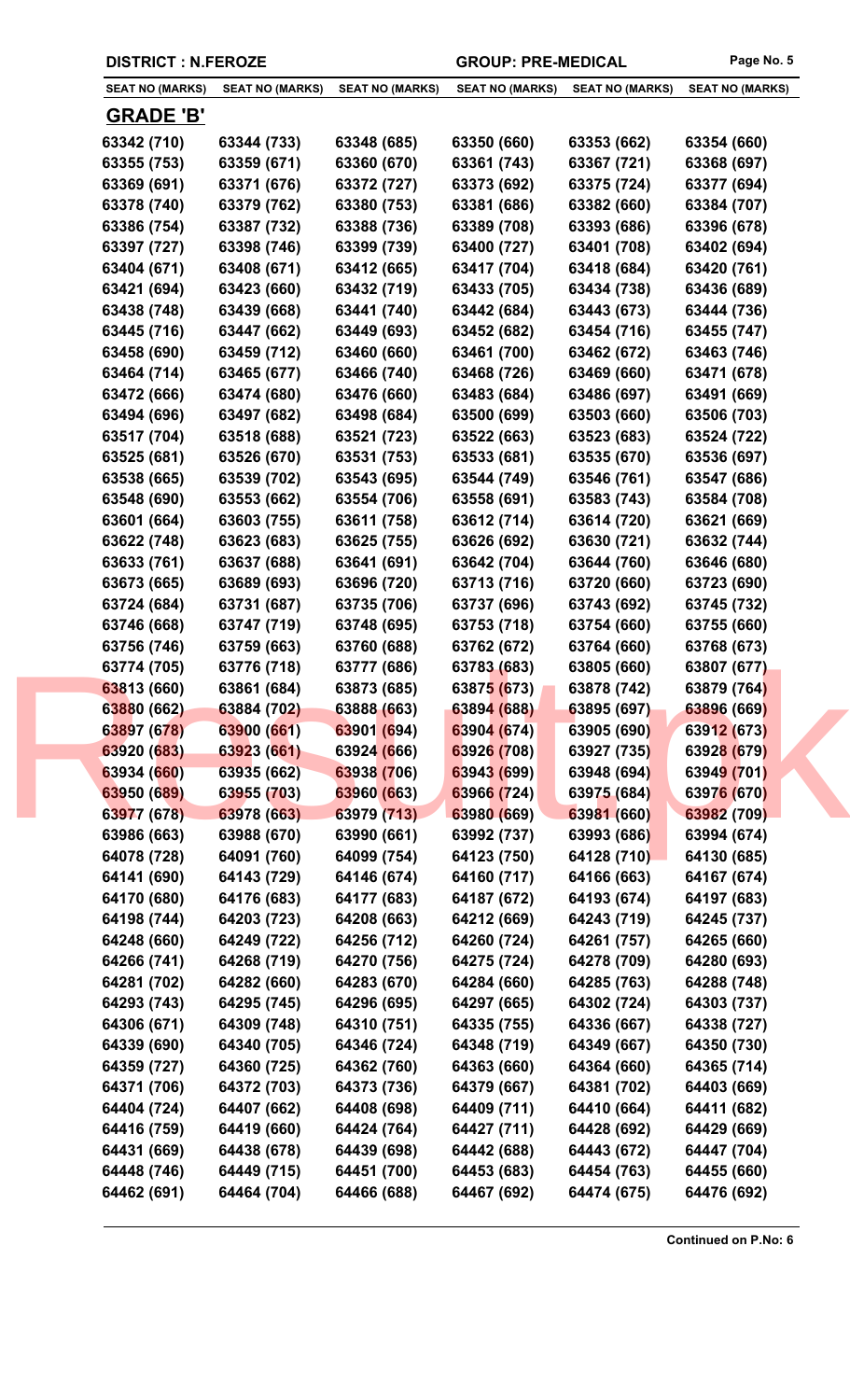| <b>DISTRICT : N.FEROZE</b> |                        |                              | <b>GROUP: PRE-MEDICAL</b> |                        | Page No. 6                   |
|----------------------------|------------------------|------------------------------|---------------------------|------------------------|------------------------------|
| <b>SEAT NO (MARKS)</b>     | <b>SEAT NO (MARKS)</b> | <b>SEAT NO (MARKS)</b>       | <b>SEAT NO (MARKS)</b>    | <b>SEAT NO (MARKS)</b> | <b>SEAT NO (MARKS)</b>       |
| <b>GRADE 'B'</b>           |                        |                              |                           |                        |                              |
| 64478 (699)                | 64479 (681)            | 64501 (716)                  | 64503 (660)               | 64504 (679)            | 64505 (724)                  |
| 64506 (739)                | 64509 (678)            | 64510 (749)                  | 64511 (704)               | 64533 (747)            | 64535 (683)                  |
| 64536 (695)                | 64537 (725)            | 64538 (665)                  | 64546 (721)               | 64562 (665)            | 64565 (708)                  |
| 64570 (757)                | 64571 (693)            | 64576 (673)                  | 64577 (702)               | 64579 (721)            | 64582 (674)                  |
| 64585 (690)                | 64586 (693)            | 64588 (681)                  | 64597 (688)               | 64605 (664)            | 64609 (690)                  |
| 64610 (720)                | 64613 (711)            | 64614 (716)                  | 64616 (662)               | 64619 (725)            | 64620 (739)                  |
| 64625 (665)                | 64630 (713)            | 64633 (706)                  | 64635 (679)               | 64641 (697)            | 64645 (660)                  |
| 64647 (670)                | 64650 (692)            | 64651 (718)                  | 64653 (660)               | 64656 (661)            | 64693 (757)                  |
| 64702 (723)                | 64703 (717)            | 64705 (660)                  | 64707 (683)               | 64711 (700)            | 64712 (678)                  |
| 64714 (667)                | 64716 (731)            | 64719 (716)                  | 64720 (697)               | 64722 (717)            | 64723 (696)                  |
| 64725 (731)                | 64726 (683)            | 64728 (685)                  | 64729 (684)               | 64730 (673)            | 64731 (702)                  |
| 64732 (744)                | 64733 (688)            | 64734 (695)                  | 64736 (691)               | 64739 (694)            | 64741 (699)                  |
| 64744 (676)                | 64745 (670)            | 64746 (664)                  | 64747 (728)               | 64748 (745)            | 64749 (664)                  |
| 64750 (693)                | 64752 (666)            | 64753 (741)                  | 64756 (676)               | 64757 (721)            | 64759 (734)                  |
| 64761 (734)                | 64763 (665)            | 64766 (661)                  | 64768 (699)               | 64769 (695)            | 64770 (677)                  |
| 64771 (660)                | 64774 (660)            | 64777 (757)                  | 64780 (729)               | 64782 (701)            | 64783 (711)                  |
| 64785 (713)                | 64786 (714)            | 64787 (730)                  | 64788 (732)               | 64789 (758)            | 64790 (674)                  |
| 64791 (734)                | 64792 (728)            | 64793 (737)                  | 64798 (757)               | 64799 (699)            | 64802 (760)                  |
| 64810 (686)                | 64814 (709)            | 64815 (720)                  | 64851 (696)               | 64854 (753)            | 64872 (667)                  |
| 64873 (667)                | 64874 (671)            | 64877 (681)                  | 64878 (662)               | 64879 (708)            | 64906 (692)                  |
| 64910 (661)                | 64918 (705)            | 64919 (680)                  | 64929 (663)               | 64934 (705)            | 64936 (707)                  |
| 64940 (660)                | 64946 (681)            | 64947 (692)                  | 64950 (711)               | 64951 (720)            | 117006 (677)                 |
| 117007 (740)               | 117013 (665)           | 117016 (748)                 | 117023 (698)              | 117051 (667)           | 117074 (761)                 |
| 117076 (697)               | 117085 (685)           |                              | 117090 (660)              | 117127 (726)           |                              |
| 117210 (732)               | 117254 (740)           | 117089 (664)<br>117342 (660) | 117344 (736)              | 117380 (682)           | 117142 (742)<br>117387 (673) |
| 117388 (687)               | 117421 (759)           | 117422 (708)                 | 117472 (710)              | 117475 (751)           | 117481 (741)                 |
| 117517 (689)               | 117518 (756)           | 117581 (728)                 | 117601 (660)              | 117604 (675)           | 117609 (667)                 |
| 117642 (735)               | 117772 (735)           | 117773 (700)                 | 117812 (742)              | 117814 (717)           | 117831 (664)                 |
| 117833 (760)               | 117835 (721)           | 117872 (696)                 | 117882 (661)              |                        |                              |
| <b>GRADE 'C'</b>           |                        |                              |                           |                        |                              |
| 61001 (565)                | 61002 (611)            | 61003 (637)                  | 61005 (647)               | 61007 (587)            | 61009 (557)                  |
| 61011 (550)                | 61012 (598)            | 61013 (608)                  | 61015 (613)               | 61016 (567)            | 61020 (568)                  |
| 61021 (654)                | 61022 (654)            | 61023 (604)                  | 61027 (609)               | 61028 (614)            | 61030 (645)                  |
|                            |                        |                              |                           |                        |                              |
| 61032 (624)                | 61035 (588)            | 61036 (634)                  | 61037 (569)               | 61038 (570)            | 61040 (632)                  |
| 61041 (585)                | 61042 (561)            | 61043 (584)                  | 61044 (606)               | 61046 (616)            | 61048 (618)                  |
| 61050 (643)                | 61052 (596)            | 61054 (609)                  | 61055 (608)               | 61058 (577)            | 61060 (624)                  |
| 61062 (575)                | 61063 (629)            | 61064 (643)                  | 61065 (618)               | 61066 (642)            | 61069 (596)                  |
| 61071 (608)                | 61072 (597)            | 61073 (594)                  | 61075 (592)               | 61079 (611)            | 61081 (566)                  |
| 61082 (638)                | 61083 (585)            | 61088 (624)                  | 61089 (645)               | 61091 (572)            | 61092 (590)                  |
| 61094 (647)                | 61097 (592)            | 61103 (649)                  | 61104 (560)               | 61106 (638)            | 61108 (577)                  |
| 61109 (616)                | 61113 (646)            | 61114 (550)                  | 61116 (585)               | 61118 (618)            | 61120 (600)                  |
| 61124 (580)                | 61125 (607)            | 61128 (587)                  | 61133 (556)               | 61134 (634)            | 61136 (610)                  |
| 61137 (611)                | 61138 (646)            | 61139 (554)                  | 61142 (641)               | 61143 (623)            | 61145 (642)                  |
| 61146 (560)                | 61151 (583)            | 61152 (640)                  | 61153 (608)               | 61157 (604)            | 61158 (647)                  |
| 61159 (602)                | 61163 (622)            | 61168 (640)                  | 61170 (581)               | 61173 (608)            | 61174 (654)                  |
| 61177 (654)                | 61179 (565)            | 61181 (616)                  | 61184 (640)               | 61188 (594)            | 61196 (603)                  |
| 61205 (561)                | 61213 (568)            | 61215 (600)                  | 61217 (629)               | 61220 (563)            | 61224 (568)                  |
| 61225 (607)                | 61227 (641)            | 61231 (620)                  | 61235 (646)               | 61236 (594)            | 61238 (636)                  |
| 61240 (639)                | 61251 (631)            | 61253 (638)                  | 61256 (610)               | 61261 (628)            | 61263 (643)                  |
| 61264 (637)                | 61265 (644)            | 61274 (627)                  | 61275 (646)               | 61276 (652)            | 61280 (569)                  |

**61281 (611) 61286 (612) 61292 (641) 61295 (643) 61299 (641) 61300 (630)**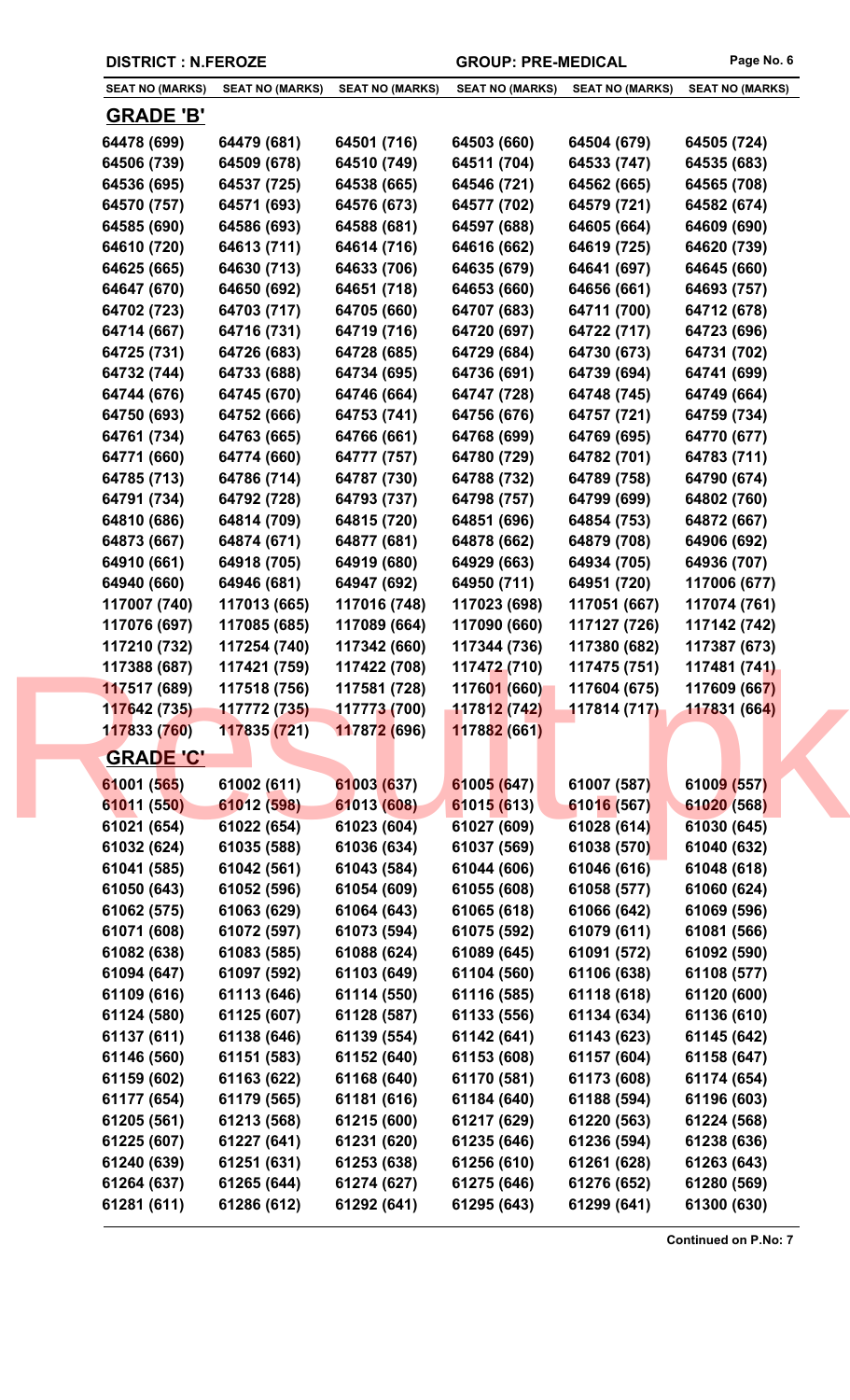|  | <b>DISTRICT : N.FEROZE</b> |
|--|----------------------------|
|--|----------------------------|

GROUP: PRE-MEDICAL Page No. 7

| <b>SEAT NO (MARKS)</b> | <b>SEAT NO (MARKS)</b> | <b>SEAT NO (MARKS)</b> | <b>SEAT NO (MARKS)</b> | <b>SEAT NO (MARKS)</b> | <b>SEAT NO (MARKS)</b> |
|------------------------|------------------------|------------------------|------------------------|------------------------|------------------------|
| <b>GRADE 'C'</b>       |                        |                        |                        |                        |                        |
| 61301 (600)            | 61302 (550)            | 61305 (651)            | 61308 (649)            | 61311 (644)            | 61317 (550)            |
| 61319 (645)            | 61320 (579)            | 61351 (566)            | 61353 (610)            | 61356 (586)            | 61361 (600)            |
| 61363 (587)            | 61364 (579)            | 61369 (618)            | 61372 (598)            | 61376 (556)            | 61377 (603)            |
| 61378 (598)            | 61379 (556)            | 61383 (596)            | 61384 (571)            | 61385 (558)            | 61386 (579)            |
| 61388 (550)            | 61389 (649)            | 61395 (567)            | 61396 (562)            | 61398 (610)            | 61399 (598)            |
| 61400 (636)            | 61401 (615)            | 61404 (611)            | 61410 (654)            | 61417 (591)            | 61420 (622)            |
| 61421 (651)            | 61426 (641)            | 61428 (584)            | 61433 (588)            | 61436 (628)            | 61437 (602)            |
| 61440 (623)            | 61441 (602)            | 61446 (597)            | 61448 (593)            | 61450 (634)            | 61452 (599)            |
| 61453 (634)            | 61454 (594)            | 61457 (600)            | 61460 (612)            | 61461 (580)            | 61463 (608)            |
| 61464 (601)            | 61466 (571)            | 61467 (579)            | 61468 (588)            | 61471 (597)            | 61472 (654)            |
| 61474 (568)            | 61476 (567)            | 61495 (640)            | 61506 (651)            | 61507 (621)            | 61513 (607)            |
| 61523 (621)            | 61524 (611)            | 61537 (608)            | 61540 (558)            | 61541 (583)            | 61572 (639)            |
| 61577 (593)            | 61580 (588)            | 61581 (632)            | 61582 (624)            | 61587 (628)            | 61588 (629)            |
| 61591 (570)            | 61594 (631)            | 61595 (616)            | 61596 (557)            | 61599 (568)            | 61600 (612)            |
| 61601 (550)            | 61603 (654)            | 61604 (614)            | 61606 (588)            | 61611 (576)            | 61612 (645)            |
| 61623 (652)            | 61626 (641)            | 61627 (646)            | 61628 (623)            | 61630 (641)            | 61635 (551)            |
| 61682 (567)            | 61687 (601)            | 61694 (563)            | 61696 (626)            | 61697 (611)            | 61709 (635)            |
| 61711 (612)            | 61721 (622)            | 61723 (591)            | 61724 (592)            | 61734 (550)            | 61739 (595)            |
| 61740 (637)            | 61741 (628)            | 61745 (632)            | 61746 (562)            | 61748 (565)            | 61749 (620)            |
| 61750 (611)            | 61752 (651)            | 61753 (620)            | 61755 (614)            | 61756 (617)            | 61757 (584)            |
| 61759 (647)            | 61811 (624)            | 61820 (607)            | 61822 (650)            | 61823 (595)            | 61824 (593)            |
| 61825 (595)            | 61826 (623)            | 61827 (629)            | 61828 (640)            | 61830 (640)            | 61835 (608)            |
| 61839 (581)            | 61840 (596)            | 61841 (642)            | 61843 (646)            | 61846 (618)            | 61850 (648)            |
| 61851 (587)            | 61852 (625)            | 61853 (624)            | 61855 (647)            | 61856 (636)            | 61859 (576)            |
| 61860 (647)            | 61861 (648)            | 61862 (648)            | 61882 (566)            | 61883 (587)            | 61884 (560)            |
| 61885 (646)            | 61886 (650)            | 61887 (571)            | 61889 (617)            | 61895 (629)            | 61899 (597)            |
| 61905 (567)            | 61910 (599)            | 61917 (601)            | 61923 (634)            | 61924 (550)            | 61926 (638)            |
| 61928 (550)            | 61929 (580)            | 61932 (612)            | 61935 (591)            | 61937 (652)            | 61940 (653)            |
| 61963 (646)            | 61964 (625)            | 61966 (653)            | 61969 (613)            | 61973 (550)            | 61974 (632)            |
| 61976 (627)            | 61979 (572)            | 61980 (652)            | 61981 (550)            | 61983 (559)            | 61986 (601)            |
| 61987 (576)            | 61988 (611)            | 61989 (563)            | 61990 (634)            | 61993 (637)            | 61995 (580)            |
| 61996 (635)            | 62000 (597)            | 62003 (618)            | 62005 (613)            | 62006 (632)            | 62008 (620)            |
| 62011 (563)            | 62012 (606)            | 62013 (561)            | 62014 (577)            | 62016 (614)            | 62019 (633)            |
| 62020 (618)            | 62025 (565)            | 62027 (581)            | 62029 (630)            | 62031 (569)            | 62032 (641)            |
| 62033 (632)            | 62040 (628)            | 62041 (560)            | 62044 (557)            | 62049 (601)            | 62053 (607)            |
| 62057 (570)            | 62059 (591)            | 62060 (596)            | 62068 (623)            | 62072 (573)            | 62073 (558)            |
| 62074 (634)            | 62075 (618)            | 62076 (624)            | 62077 (601)            | 62080 (557)            | 62086 (634)            |
| 62087 (550)            | 62089 (550)            | 62095 (558)            | 62096 (575)            | 62098 (597)            | 62099 (568)            |
| 62105 (592)            | 62112 (558)            | 62113 (567)            | 62116 (600)            | 62117 (590)            | 62122 (598)            |
| 62123 (570)            | 62131 (624)            | 62136 (623)            | 62188 (651)            | 62189 (652)            | 62191 (627)            |
| 62193 (616)            | 62200 (642)            | 62201 (603)            | 62203 (614)            | 62204 (578)            | 62207 (626)            |
| 62219 (597)            | 62225 (608)            | 62230 (634)            | 62234 (654)            | 62237 (640)            | 62241 (577)            |
| 62242 (570)            | 62248 (593)            | 62249 (622)            | 62250 (631)            | 62258 (636)            | 62263 (652)            |
| 62265 (651)            | 62268 (639)            | 62272 (635)            | 62273 (646)            | 62274 (642)            | 62279 (552)            |
| 62280 (581)            | 62281 (640)            | 62285 (640)            | 62287 (635)            | 62288 (612)            | 62289 (640)            |
| 62294 (640)            | 62295 (650)            | 62296 (621)            | 62300 (612)            | 62301 (652)            | 62305 (634)            |
| 62307 (627)            | 62309 (633)            | 62311 (624)            | 62318 (648)            | 62325 (579)            | 62326 (642)            |
| 62329 (611)            | 62336 (633)            | 62386 (600)            | 62432 (552)            | 62436 (585)            | 62437 (592)            |
| 62439 (558)            | 62442 (569)            | 62443 (589)            | 62445 (650)            | 62449 (648)            | 62451 (621)            |
| 62452 (583)            | 62453 (596)            | 62454 (600)            | 62462 (598)            | 62463 (618)            | 62464 (653)            |
| 62486 (618)            | 62487 (619)            | 62488 (638)            | 62489 (643)            | 62490 (561)            | 62491 (654)            |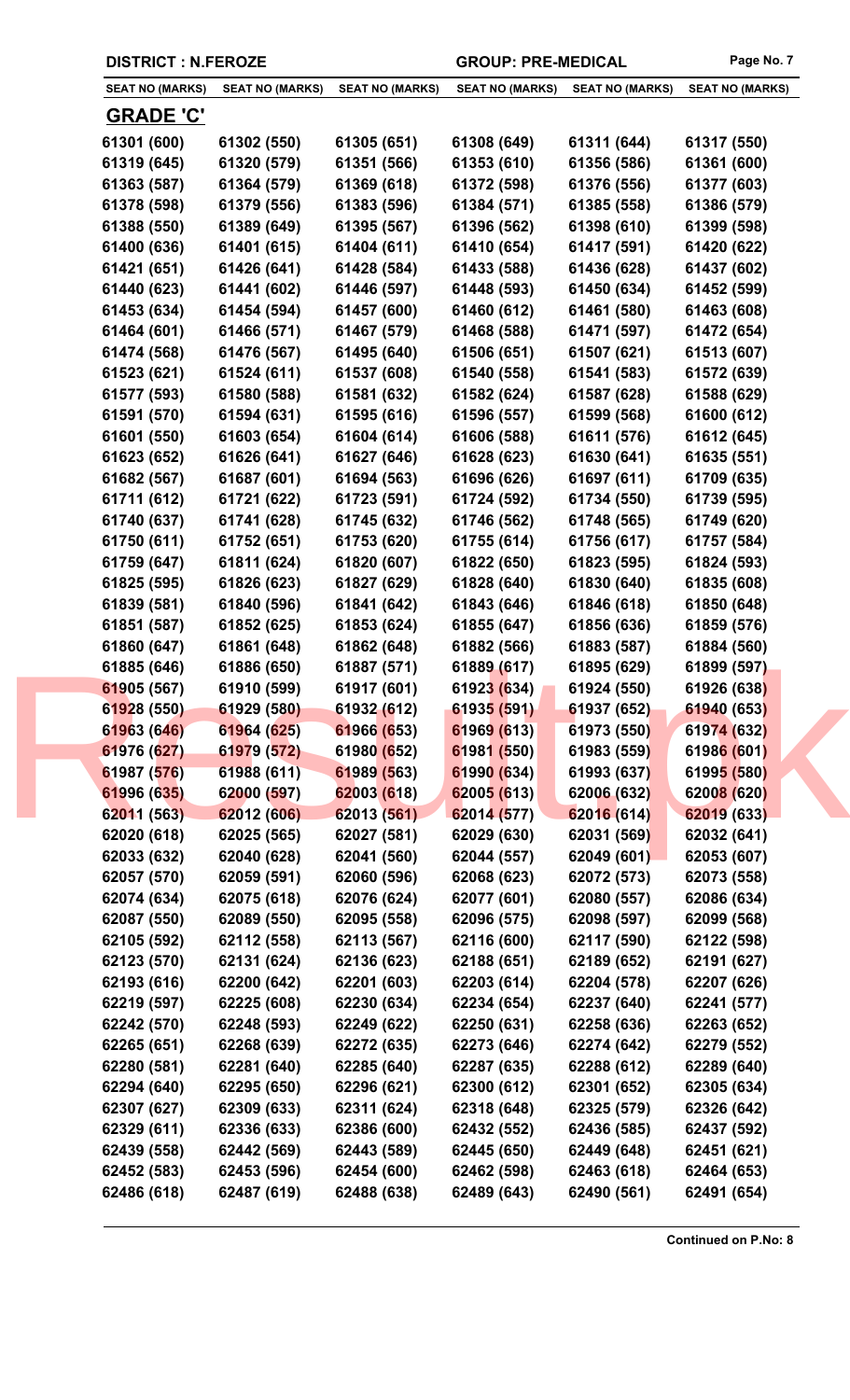| <b>SEAT NO (MARKS)</b> | <b>SEAT NO (MARKS)</b> | <b>SEAT NO (MARKS)</b> | <b>SEAT NO (MARKS)</b> | <b>SEAT NO (MARKS)</b> | <b>SEAT NO (MARKS)</b> |
|------------------------|------------------------|------------------------|------------------------|------------------------|------------------------|
| <u>GRADE 'C'</u>       |                        |                        |                        |                        |                        |
| 62493 (587)            | 62494 (576)            | 62496 (616)            | 62499 (572)            | 62500 (653)            | 62501 (622)            |
| 62502 (604)            | 62507 (580)            | 62508 (626)            | 62517 (618)            | 62521 (550)            | 62525 (592)            |
| 62528 (559)            | 62529 (579)            | 62531 (618)            | 62532 (642)            | 62533 (578)            | 62534 (609)            |
| 62535 (648)            | 62536 (586)            | 62538 (612)            | 62541 (604)            | 62543 (569)            | 62548 (639)            |
| 62549 (640)            | 62550 (602)            | 62551 (565)            | 62552 (593)            | 62553 (570)            | 62557 (550)            |
| 62560 (614)            | 62562 (576)            | 62565 (649)            | 62572 (576)            | 62575 (623)            | 62584 (621)            |
| 62589 (618)            | 62592 (636)            | 62594 (630)            | 62595 (633)            | 62596 (629)            | 62599 (559)            |
| 62601 (620)            | 62606 (651)            | 62608 (641)            | 62610 (633)            | 62645 (616)            | 62647 (646)            |
| 62648 (582)            | 62653 (609)            | 62655 (603)            | 62657 (598)            | 62659 (626)            | 62660 (612)            |
| 62676 (644)            | 62733 (631)            | 62737 (624)            | 62738 (651)            | 62745 (557)            | 62747 (638)            |
| 62752 (600)            | 62758 (594)            | 62759 (624)            | 62761 (607)            | 62762 (550)            | 62763 (603)            |
| 62764 (636)            | 62766 (596)            | 62767 (575)            | 62768 (599)            | 62770 (608)            | 62771 (573)            |
| 62772 (559)            | 62773 (642)            | 62774 (616)            | 62777 (572)            | 62782 (648)            | 62783 (623)            |
| 62784 (607)            | 62786 (619)            | 62789 (563)            | 62790 (616)            | 62791 (558)            | 62792 (638)            |
| 62797 (632)            | 62805 (583)            | 62807 (639)            | 62808 (585)            | 62809 (555)            | 62811 (624)            |
| 62812 (589)            | 62813 (618)            | 62815 (599)            | 62816 (645)            | 62819 (627)            | 62820 (592)            |
| 62821 (567)            | 62825 (583)            | 62826 (631)            | 62833 (628)            | 62836 (582)            | 62840 (641)            |
| 62851 (597)            | 62853 (608)            | 62860 (581)            | 62863 (586)            | 62865 (604)            | 62867 (628)            |
| 62869 (582)            | 62871 (651)            | 62872 (633)            | 62873 (642)            | 62874 (643)            | 62878 (579)            |
| 62879 (566)            | 62880 (559)            | 62882 (603)            | 62883 (616)            | 62885 (615)            | 62886 (644)            |
| 62888 (612)            | 62889 (604)            | 62890 (649)            | 62892 (624)            | 62893 (608)            | 62894 (646)            |
| 62895 (654)            | 62898 (623)            | 62907 (574)            | 62908 (629)            | 62910 (618)            | 62911 (647)            |
| 62913 (590)            | 62915 (625)            | 62916 (575)            | 62917 (648)            | 62919 (551)            | 62961 (584)            |
| 62963 (558)            | 62964 (641)            | 62965 (653)            | 62967 (619)            | 62970 (614)            | 62971 (638)            |
| 62972 (586)            | 62973 (652)            | 62974 (590)            | 62978 (641)            | 62984 (641)            | 62985 (643)            |
| 62986 (647)            | 62989 (635)            | 62990 (613)            | 62993 (569)            | 62994 (609)            | 63001 (644)            |
| 63004 (624)            | 63011 (586)            | 63020 (588)            | 63021 (610)            | 63026 (603)            | 63028 (632)            |
| 63031 (640)            | 63033 (651)            | 63035 (653)            | 63040 (619)            | 63041 (620)            | 63044 (588)            |
| 63047 (612)            | 63048 (550)            | 63049 (608)            | 63051 (559)            | 63052 (644)            | 63054 (637)            |
| 63055 (632)            | 63056 (614)            | 63058 (565)            | 63059 (633)            | 63060 (624)            | 63061 (618)            |
| 63063 (594)            | 63065 (645)            | 63067 (640)            | 63068 (633)            | 63072 (647)            | 63073 (628)            |
| 63074 (637)            | 63075 (630)            | 63078 (553)            | 63081 (654)            | 63082 (594)            | 63084 (562)            |
| 63085 (624)            | 63086 (639)            | 63088 (627)            | 63090 (612)            | 63091 (555)            | 63094 (552)            |
| 63097 (638)            | 63100 (646)            | 63105 (563)            | 63106 (582)            | 63107 (628)            | 63109 (635)            |
| 63111 (601)            | 63112 (563)            | 63113 (597)            | 63114 (652)            | 63116 (578)            | 63117 (608)            |
| 63118 (600)            | 63120 (572)            | 63121 (642)            | 63122 (594)            | 63123 (558)            | 63124 (612)            |
| 63125 (591)            | 63126 (637)            | 63127 (599)            | 63131 (636)            | 63132 (627)            | 63133 (620)            |
| 63134 (562)            | 63135 (613)            | 63136 (593)            | 63138 (632)            | 63139 (594)            | 63140 (629)            |
| 63141 (550)            | 63142 (645)            | 63151 (615)            | 63152 (623)            | 63153 (620)            | 63154 (630)            |
| 63156 (624)            | 63157 (611)            | 63158 (593)            | 63160 (617)            | 63161 (641)            | 63163 (618)            |
| 63165 (572)            | 63171 (653)            | 63173 (595)            | 63174 (638)            | 63176 (641)            | 63179 (651)            |
| 63181 (608)            | 63202 (639)            | 63204 (598)            | 63207 (590)            | 63208 (581)            | 63209 (614)            |
| 63210 (561)            | 63211 (577)            | 63213 (608)            | 63215 (606)            | 63216 (630)            | 63220 (645)            |
| 63221 (577)            | 63223 (556)            | 63228 (579)            | 63229 (628)            | 63232 (601)            | 63233 (647)            |
| 63239 (589)            | 63243 (568)            | 63244 (586)            | 63246 (586)            | 63251 (581)            | 63252 (563)            |
| 63254 (620)            | 63255 (550)            | 63260 (591)            | 63262 (598)            | 63263 (616)            | 63264 (561)            |
| 63270 (643)            | 63275 (624)            | 63276 (618)            | 63277 (555)            | 63281 (631)            | 63283 (606)            |
| 63321 (613)            | 63324 (577)            | 63327 (619)            | 63329 (645)            | 63332 (601)            | 63334 (583)            |
| 63340 (597)            | 63343 (613)            | 63345 (623)            | 63346 (644)            | 63349 (575)            | 63351 (654)            |
| 63356 (621)            | 63358 (597)            | 63362 (605)            | 63364 (619)            | 63365 (609)            | 63366 (588)            |
| 63374 (639)            | 63376 (642)            | 63391 (627)            | 63392 (648)            | 63406 (635)            | 63409 (601)            |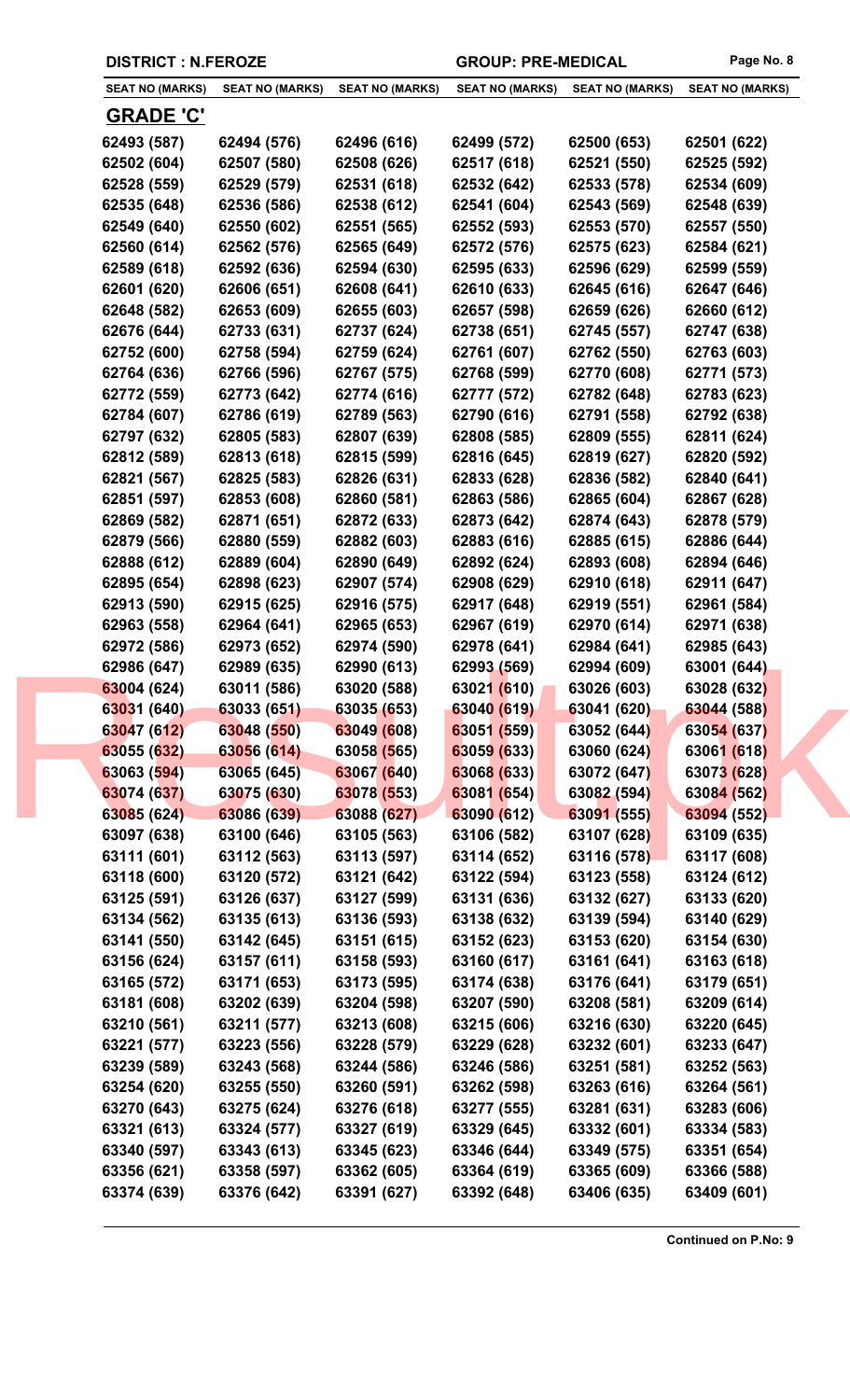| <b>SEAT NO (MARKS)</b> | <b>SEAT NO (MARKS)</b> | <b>SEAT NO (MARKS)</b> | <b>SEAT NO (MARKS)</b> | <b>SEAT NO (MARKS)</b> | <b>SEAT NO (MARKS)</b> |
|------------------------|------------------------|------------------------|------------------------|------------------------|------------------------|
| <u>GRADE 'C'</u>       |                        |                        |                        |                        |                        |
| 63411 (569)            | 63414 (641)            | 63415 (640)            | 63416 (590)            | 63419 (588)            | 63424 (620)            |
| 63425 (606)            | 63426 (567)            | 63435 (625)            | 63437 (573)            | 63440 (570)            | 63446 (630)            |
| 63448 (626)            | 63456 (580)            | 63457 (645)            | 63475 (618)            | 63477 (585)            | 63478 (602)            |
| 63479 (609)            | 63480 (629)            | 63481 (606)            | 63482 (600)            | 63484 (612)            | 63485 (607)            |
| 63487 (624)            | 63488 (608)            | 63489 (644)            | 63490 (640)            | 63492 (651)            | 63493 (617)            |
| 63495 (645)            | 63504 (653)            | 63507 (643)            | 63508 (643)            | 63509 (637)            | 63510 (601)            |
| 63511 (647)            | 63512 (612)            | 63513 (634)            | 63514 (633)            | 63515 (653)            | 63516 (654)            |
| 63529 (649)            | 63550 (612)            | 63551 (613)            | 63552 (638)            | 63557 (611)            | 63559 (565)            |
| 63602 (648)            | 63627 (581)            | 63628 (618)            | 63634 (629)            | 63636 (652)            | 63671 (598)            |
| 63672 (606)            | 63674 (615)            | 63676 (619)            | 63677 (627)            | 63678 (603)            | 63679 (625)            |
| 63680 (651)            | 63681 (612)            | 63682 (551)            | 63683 (558)            | 63684 (563)            | 63685 (614)            |
| 63686 (589)            | 63687 (642)            | 63688 (654)            | 63690 (625)            | 63691 (623)            | 63692 (612)            |
| 63693 (579)            | 63694 (551)            | 63695 (587)            | 63697 (627)            | 63698 (581)            | 63699 (606)            |
| 63700 (598)            | 63702 (614)            | 63703 (594)            | 63704 (589)            | 63705 (614)            | 63706 (605)            |
| 63708 (581)            | 63709 (604)            | 63710 (621)            | 63711 (562)            | 63712 (614)            | 63714 (631)            |
| 63715 (634)            | 63716 (645)            | 63717 (569)            | 63718 (612)            | 63719 (611)            | 63721 (624)            |
| 63722 (586)            | 63725 (589)            | 63726 (563)            | 63727 (613)            | 63729 (635)            | 63734 (649)            |
| 63736 (586)            | 63738 (578)            | 63739 (599)            | 63740 (588)            | 63742 (617)            | 63744 (622)            |
| 63752 (564)            | 63763 (606)            | 63765 (554)            | 63766 (653)            | 63767 (614)            | 63769 (614)            |
| 63770 (615)            | 63773 (615)            | 63780 (575)            | 63785 (602)            | 63786 (597)            | 63787 (585)            |
| 63788 (620)            | 63789 (567)            | 63791 (613)            | 63793 (577)            | 63795 (573)            | 63796 (603)            |
| 63798 (603)            | 63802 (593)            | 63808 (591)            | 63809 (574)            | 63812 (612)            | 63814 (583)            |
| 63816 (643)            | 63817 (612)            | 63821 (614)            | 63862 (621)            | 63863 (561)            | 63864 (616)            |
| 63865 (647)            | 63866 (620)            | 63867 (584)            | 63868 (558)            | 63869 (598)            | 63870 (591)            |
| 63871 (588)            | 63872 (560)            | 63874 (600)            | 63876 (624)            | 63877 (593)            | 63881 (624)            |
| 63882 (631)            | 63883 (649)            | 63885 (597)            | 63886 (610)            | 63887 (652)            | 63889 (581)            |
| 63890 (613)            | 63892 (649)            | 63893 (562)            | 63899 (562)            | 63902 (581)            | 63903 (647)            |
| 63907 (623)            | 63908 (634)            | 63909 (648)            | 63910 (567)            | 63911 (604)            | 63913 (570)            |
| 63914 (591)            | 63916 (643)            | 63917 (596)            | 63918 (577)            | 63919 (567)            | 63921 (556)            |
| 63922 (591)            | 63929 (593)            | 63930 (560)            | 63931 (618)            | 63932 (581)            | 63933 (610)            |
| 63936 (631)            | 63937 (635)            | 63939 (550)            | 63940 (573)            | 63941 (596)            | 63942 (624)            |
| 63945 (628)            | 63946 (620)            | 63947 (618)            | 63951 (643)            | 63952 (647)            | 63953 (632)            |
| 63954 (583)            | 63956 (648)            | 63957 (614)            | 63958 (587)            | 63959 (562)            | 63961 (576)            |
| 63963 (573)            | 63964 (603)            | 63965 (614)            | 63967 (586)            | 63968 (550)            | 63969 (588)            |
| 63971 (607)            | 63972 (619)            | 63973 (580)            | 63974 (607)            | 63984 (615)            | 63985 (608)            |
| 64081 (649)            | 64142 (591)            | 64148 (602)            | 64149 (573)            | 64150 (653)            | 64153 (569)            |
| 64154 (556)            | 64155 (603)            | 64156 (591)            | 64157 (614)            | 64161 (596)            | 64162 (606)            |
| 64165 (609)            | 64168 (595)            | 64171 (635)            | 64172 (617)            | 64174 (653)            | 64175 (637)            |
| 64182 (625)            | 64184 (617)            | 64185 (565)            | 64186 (557)            | 64190 (623)            | 64191 (606)            |
| 64194 (658)            | 64195 (615)            | 64199 (603)            | 64200 (623)            | 64201 (564)            | 64204 (553)            |
| 64214 (653)            | 64241 (590)            | 64242 (612)            | 64246 (653)            | 64247 (642)            | 64252 (650)            |
| 64253 (566)            | 64254 (650)            | 64257 (621)            | 64258 (636)            | 64259 (605)            | 64263 (637)            |
| 64269 (598)            | 64271 (571)            | 64272 (645)            | 64273 (607)            | 64279 (617)            | 64286 (627)            |
| 64298 (651)            | 64300 (576)            | 64301 (550)            | 64305 (652)            | 64307 (635)            | 64308 (584)            |
| 64311 (583)            | 64333 (645)            | 64337 (554)            | 64341 (635)            | 64342 (640)            | 64343 (653)            |
| 64344 (645)            | 64347 (617)            | 64351 (628)            | 64352 (587)            | 64353 (605)            | 64354 (590)            |
| 64356 (601)            | 64361 (633)            | 64366 (650)            | 64374 (622)            | 64375 (632)            | 64376 (642)            |
| 64377 (653)            | 64401 (619)            | 64405 (650)            | 64406 (639)            | 64413 (625)            | 64414 (593)            |
| 64415 (629)            | 64418 (640)            | 64420 (625)            | 64421 (652)            | 64422 (634)            | 64423 (567)            |
| 64426 (625)            | 64432 (573)            | 64433 (646)            | 64434 (606)            | 64435 (631)            | 64436 (588)            |
| 64437 (550)            | 64440 (600)            | 64441 (651)            | 64444 (632)            | 64445 (614)            | 64450 (582)            |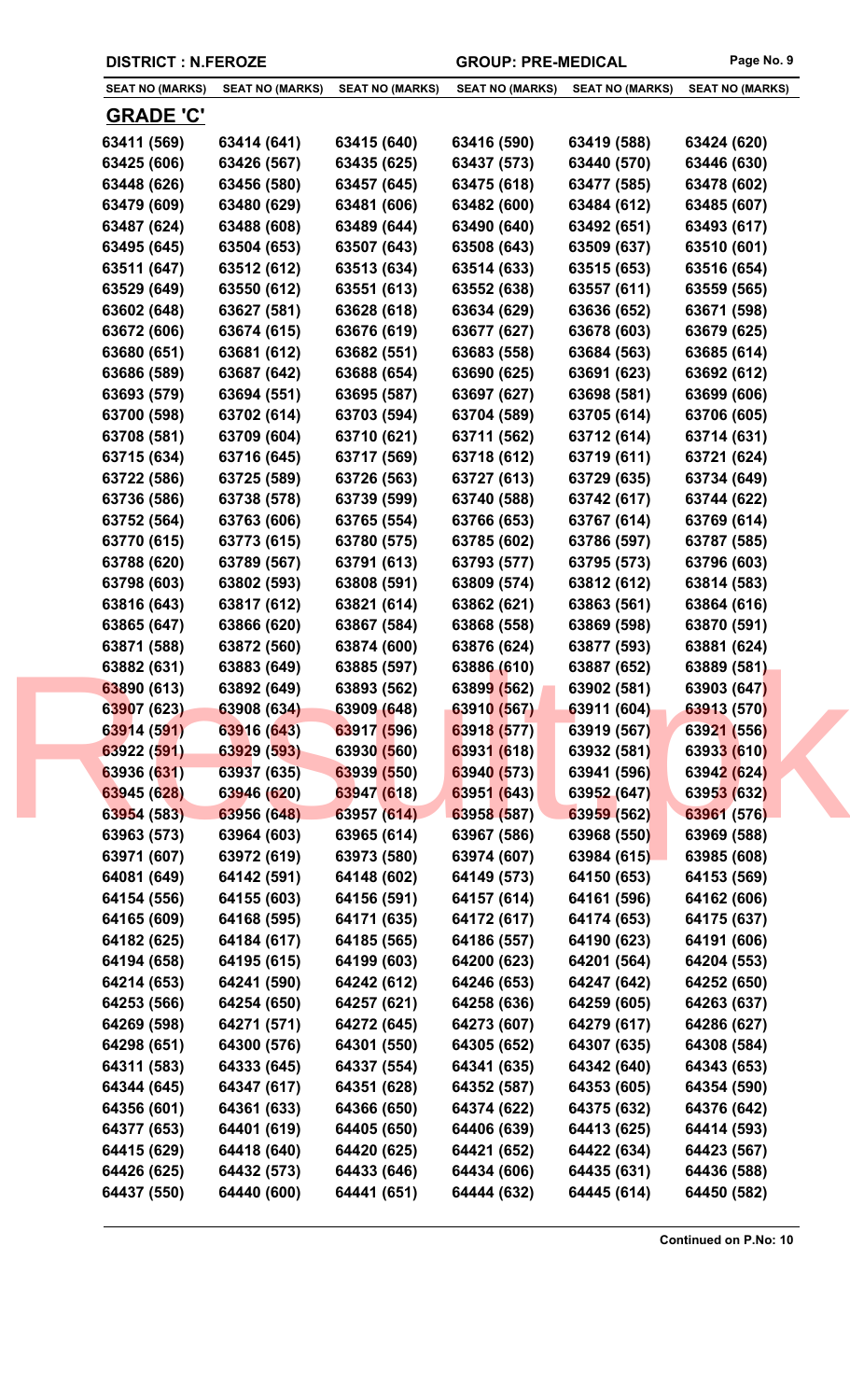| <b>SEAT NO (MARKS)</b> | <b>SEAT NO (MARKS)</b> | <b>SEAT NO (MARKS)</b>      | <b>SEAT NO (MARKS)</b> | <b>SEAT NO (MARKS)</b> | <b>SEAT NO (MARKS)</b> |
|------------------------|------------------------|-----------------------------|------------------------|------------------------|------------------------|
| <b>GRADE 'C'</b>       |                        |                             |                        |                        |                        |
| 64452 (614)            | 64456 (613)            | 64457 (628)                 | 64458 (613)            | 64459 (620)            | 64461 (647)            |
| 64482 (622)            | 64534 (563)            | 64561 (645)                 | 64564 (581)            | 64568 (638)            | 64572 (644)            |
| 64573 (590)            | 64574 (638)            | 64575 (642)                 | 64580 (622)            | 64581 (633)            | 64583 (560)            |
| 64587 (632)            | 64589 (635)            | 64591 (577)                 | 64592 (634)            | 64593 (630)            | 64594 (620)            |
| 64595 (646)            | 64598 (624)            | 64600 (590)                 | 64601 (568)            | 64602 (627)            | 64603 (630)            |
| 64604 (646)            | 64606 (595)            | 64608 (587)                 | 64612 (573)            | 64615 (630)            | 64617 (618)            |
| 64618 (621)            | 64621 (639)            | 64622 (632)                 | 64623 (601)            | 64624 (640)            | 64626 (605)            |
| 64627 (639)            | 64628 (604)            | 64629 (611)                 | 64631 (640)            | 64632 (589)            | 64636 (602)            |
| 64637 (634)            | 64639 (584)            | 64640 (652)                 | 64642 (608)            | 64644 (637)            | 64646 (603)            |
| 64652 (604)            | 64655 (615)            | 64691 (633)                 | 64692 (616)            | 64695 (643)            | 64698 (608)            |
| 64704 (577)            | 64706 (613)            | 64709 (614)                 | 64710 (622)            | 64713 (610)            | 64717 (621)            |
| 64718 (631)            | 64727 (616)            | 64735 (585)                 | 64737 (558)            | 64738 (651)            | 64740 (633)            |
| 64742 (639)            | 64751 (625)            | 64762 (624)                 | 64764 (652)            | 64772 (615)            | 64773 (651)            |
| 64775 (631)            | 64781 (583)            | 64801 (610)                 | 64803 (634)            | 64804 (631)            | 64805 (630)            |
| 64807 (638)            | 64809 (615)            | 64811 (569)                 | 64871 (651)            | 64875 (641)            | 64876 (567)            |
| 64901 (653)            | 64904 (625)            | 64905 (619)                 | 64907 (621)            | 64908 (636)            | 64909 (578)            |
| 64911 (629)            | 64913 (607)            | 64914 (658)                 | 64916 (639)            | 64917 (618)            | 64921 (581)            |
| 64922 (561)            | 64923 (560)            | 64924 (616)                 | 64925 (649)            | 64926 (637)            | 64927 (638)            |
| 64928 (614)            | 64930 (625)            | 64932 (635)                 | 64935 (612)            | 64937 (576)            | 64938 (594)            |
| 64941 (651)            | 64942 (650)            | 64943 (643)                 | 64944 (607)            | 64945 (587)            | 64948 (566)            |
| 64949 (607)            | 64952 (595)            | 117003 (644)                | 117004 (620)           | 117005 (585)           | 117008 (598)           |
| 117010 (586)           | 117011 (646)           | 117012 (608)                | 117014 (550)           | 117018 (615)           | 117022 (589)           |
| 117052 (652)           | 117053 (611)           | 117054 (561)                | 117055 (602)           | 117056 (636)           | 117057 (598)           |
| 117058 (647)           | 117059 (597)           | 117060 (616)                | 117061 (550)           | 117062 (604)           | 117063 (589)           |
| 117064 (614)           | 117065 (619)           | 117066 (626)                | 117067 (641)           | 117069 (602)           | 117070 (588)           |
| 117083 (634)           | 117084 (559)           | 117087 (603)                | 117088 (572)           | 117121 (552)           | 117122 (600)           |
| 117123 (575)           | 117152 (599)           | 117153 (606)                | 117154 (651)           | 117201 (653)           | 117204 (579)           |
| 117205 (575)           | 117212 (647)           | 117213 (587)                | 117258 (550)           | 117259 (586)           | 117314 (573)           |
| 117315 (564)           | 117319 (565)           | 117341 (550)                | 117343 (626)           | 117361 (614)           | 117373 (582)           |
| 117374 (628)           | 117375 (591)           | 11737 <mark>6 (</mark> 556) | 117379 (640)           | 117383 (603)           | 117423 (601)           |
| 117425 (622)           | 117426 (609)           | 117516 (572)                | 117605 (550)           | 117607 (603)           | 117608 (639)           |
| 117610 (556)           | 117612 (614)           | 117643 (571)                | 117724(577)            | 117726 (619)           | 117727 (594)           |
| 117755 (576)           | 117756 (614)           | 117757 (568)                | 117758 (558)           | 117815 (608)           | 117881 (637)           |
| <b>GRADE 'D'</b>       |                        |                             |                        |                        |                        |
| 61018 (530)            | 61026 (504)            | 61070 (524)                 | 61077 (515)            | 61110 (534)            | 61112 (530)            |
| 61183 (542)            | 61185 (531)            | 61190 (499)                 | 61216 (513)            | 61218 (507)            | 61228 (532)            |
| 61230 (529)            | 61306 (530)            | 61318 (541)                 | 61358 (538)            | 61359 (509)            | 61371 (515)            |
| 61374 (532)            | 61390 (526)            | 61430 (537)                 | 61438 (526)            | 61578 (465)            | 61821 (525)            |
| 61833 (532)            | 61834 (518)            | 61900 (542)                 | 61927 (541)            | 61961 (516)            | 61982 (541)            |
| 61984 (532)            | 61991 (543)            | 62023 (539)                 | 62024 (521)            | 62028 (538)            | 62030 (538)            |
| 62034 (497)            | 62035 (506)            | 62038 (491)                 | 62058 (533)            | 62064 (534)            | 62102 (527)            |
| 62114 (501)            | 62138 (519)            | 62286 (528)                 | 62434 (492)            | 62435 (531)            | 62438 (523)            |
| 62441 (536)            | 62448 (527)            | 62450 (539)                 | 62461 (535)            | 62512 (544)            | 62555 (538)            |
| 62757 (501)            | 62778 (514)            | 62799 (536)                 | 62801 (501)            | 62802 (532)            | 62804 (496)            |
| 62806 (532)            | 62817 (528)            | 62844 (537)                 | 62854 (523)            | 62955 (532)            | 63016 (538)            |
| 63019 (531)            | 63045 (541)            | 63119 (538)                 | 63128 (526)            | 63178 (516)            | 63180 (519)            |
| 63227 (531)            | 63230 (528)            | 63235 (542)                 | 63238 (541)            | 63261 (509)            | 63266 (532)            |
| 63268 (542)            | 63272 (488)            | 63403 (536)                 | 63410 (544)            | 63496 (522)            | 63537 (510)            |
| 63542 (541)            | 63732 (539)            | 63790 (532)                 | 63794 (518)            | 63799 (512)            | 63801 (529)            |
| 63815 (528)            | 63891 (536)            | 63915 (521)                 | 63962 (537)            | 63970 (544)            | 63995 (538)            |
| 64152 (529)            | 64287 (523)            | 64355 (499)                 | 64465 (543)            | 64468 (533)            | 64569 (535)            |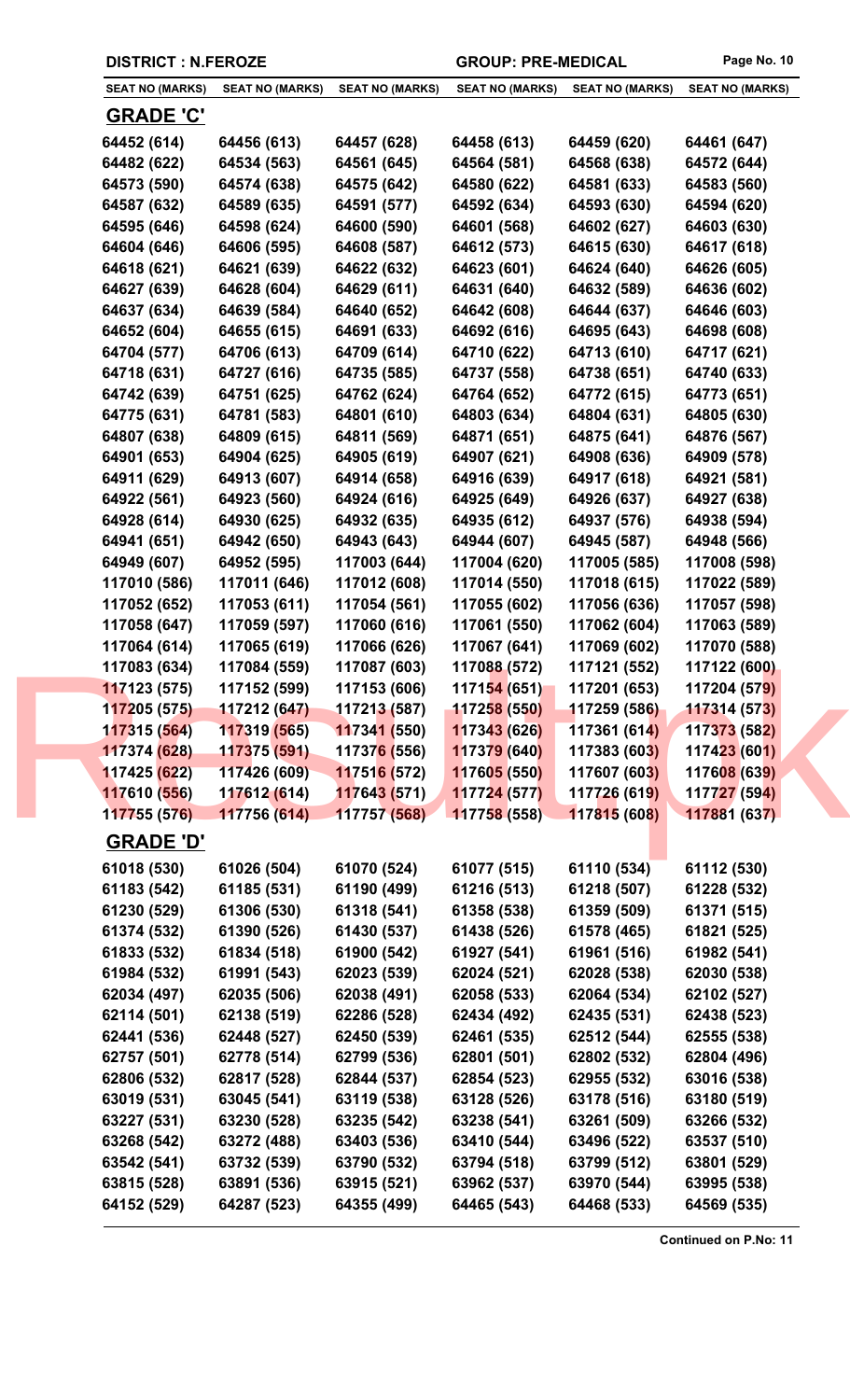|  | <b>DISTRICT : N.FEROZE</b> |                            |                            | <b>GROUP: PRE-MEDICAL</b>  |                            | Page No. 11                |
|--|----------------------------|----------------------------|----------------------------|----------------------------|----------------------------|----------------------------|
|  | <b>SEAT NO (MARKS)</b>     | <b>SEAT NO (MARKS)</b>     | <b>SEAT NO (MARKS)</b>     | <b>SEAT NO (MARKS)</b>     | <b>SEAT NO (MARKS)</b>     | <b>SEAT NO (MARKS)</b>     |
|  | <u>GRADE 'D'</u>           |                            |                            |                            |                            |                            |
|  | 64578 (513)                | 64590 (538)                | 64596 (527)                | 64649 (547)                | 64715 (521)                | 64902 (536)                |
|  | 64939 (496)                | 117001 (529)               | 117068 (511)               | 117078 (515)               | 117086 (530)               | 117124 (539)               |
|  | 117155 (537)               | 117217 (524)               | 117219 (539)               | 117311 (496)               | 117312 (542)               | 117313 (523)               |
|  | 117316 (503)               | 117317 (469)               | 117318 (521)               | 117320 (534)               | 117372 (538)               | 117377 (542)               |
|  | 117382 (540)               | 117384 (521)               | 117453 (540)               | 117644 (486)               | 117751 (534)               | 117759 (524)               |
|  | <b>GRADE 'E'  N I L </b>   |                            |                            |                            |                            |                            |
|  |                            |                            |                            |                            |                            |                            |
|  | <b>PASS ONLY</b>           |                            |                            |                            |                            |                            |
|  | 61229 (718)                | 117015 (141)               | 117019 (151)               | 117020 (150)               | 117021 (156)               | 117143 (148)               |
|  | 117451 (143)               | 117452 (134)               | 117477 (139)               | 117700 (167)               | 117771 (156)               | 117792 (142)               |
|  | 117793 (148)               | 117813 (156)               |                            |                            |                            |                            |
|  |                            | <b>FAILURE CANDIDATES</b>  |                            |                            |                            |                            |
|  |                            |                            |                            |                            |                            |                            |
|  | 61004 (551)                | 61008 (533)                | 61010 (476)                | 61014 (644)                | 61031 (554)                | 61033 (446)                |
|  | 61039 (543)                | 61045 (591)                | 61047 (507)                | 61049 (527)                | 61056 (632)                | 61059 (514)                |
|  | 61067 (543)                | 61068 (551)                | 61074 (575)                | 61076 (605)                | 61078 (541)                | 61084 (435)                |
|  | 61087 (498)                | 61090 (433)                | 61098 (522)                | 61099 (669)                | 61100 (585)                | 61101 (579)                |
|  | 61111 (505)                | 61121 (455)                | 61122 (411)                | 61130 (501)                | 61131 (551)                | 61141 (503)                |
|  | 61147 (546)                | 61154 (696)                | 61166 (697)                | 61172 (605)                | 61175 (618)                | 61186 (599)                |
|  | 61189 (533)                | 61199 (551)                | 61206 (591)                | 61211 (480)                | 61221 (414)                | 61222 (446)                |
|  | 61223 (591)                | 61245 (408)                | 61248 (639)                | 61257 (677)                | 61268 (596)                | 61282 (656)                |
|  | 61297 (607)                | 61303 (630)                | 61315 (596)                | 61360 (492)                | 61365 (684)                | 61370 (631)                |
|  | 61373 (461)<br>61407 (508) | 61382 (553)                | 61392 (535)                | 61402 (484)<br>61419 (541) | 61403 (600)                | 61405 (615)                |
|  | 61427 (508)                | 61414 (484)<br>61431 (568) | 61416 (490)<br>61439 (572) | 61451 (550)                | 61422 (583)<br>61455 (543) | 61425 (691)<br>61456 (485) |
|  | 61459 (613)                | 61462 (553)                | 61465 (451)                | 61469 (558)                | 61470 (518)                | 61473 (459)                |
|  | 61475 (575)                | 61478 (594)                | 61485 (719)                | 61508 (654)                | 61510 (561)                | 61536 (537)                |
|  | 61539 (468)                | 61573 (613)                | 61583 (564)                | 61584 (572)                | 61585 (369)                | 61586 (537)                |
|  | 61593 (628)                | 61597 (551)                | 61602 (518)                | 61619 (661)                | 61651 (695)                | 61659 (743)                |
|  | 61669 (736)                | 61684 (600)                | 61715 (593)                | 61728 (591)                | 61729 (607)                | 61732 (589)                |
|  | 61738 (439)                | 61763 (676)                | 61812 (571)                | 61815 (471)                | 61816 (518)                | 61818 (501)                |
|  | 61819 (340)                | 61829 (533)                | 61831 (573)                | 61837 (468)                | 61838 (507)                | 61845 (441)                |
|  | 61847 (477)                | 61909 (553)                | 61925 (511)                | 61933 (569)                | 61965 (537)                | 61967 (531)                |
|  | 61970 (600)                | 61972 (479)                | 61985 (463)                | 61999 (553)                | 62010 (497)                | 62022 (504)                |
|  | 62039 (394)                | 62052 (766)                | 62063 (504)                | 62101 (343)                | 62103 (309)                | 62121 (628)                |
|  | 62124 (581)                | 62125 (517)                | 62132 (432)                | 62133 (533)                | 62134 (397)                | 62135 (421)                |
|  | 62137 (564)                | 62139 (436)                | 62185 (532)                | 62209 (512)                | 62275 (316)                | 62292 (648)                |
|  | 62365 (863)                | 62431 (245)                | 62444 (528)                | 62446 (660)                | 62447 (545)                | 62481 (436)                |
|  | 62492 (555)                | 62509 (484)                | 62511 (520)                | 62515 (514)                | 62526 (408)                | 62545 (565)                |
|  | 62566 (503)                | 62652 (415)                | 62679 (462)                | 62690 (659)                | 62732 (585)                | 62734 (594)                |
|  | 62741 (585)                | 62742 (579)                | 62743 (558)                | 62748 (621)                | 62781 (543)                | 62787 (628)                |
|  | 62788 (558)                | 62793 (249)                | 62796 (597)                | 62798 (509)                | 62800 (456)                | 62803 (571)                |
|  | 62864 (537)                | 62868 (601)                | 62957 (651)                | 63017 (501)                | 63032 (675)                | 63064 (599)                |
|  | 63098 (317)                | 63101 (600)                | 63108 (593)                | 63166 (601)                | 63169 (586)                | 63177 (521)                |
|  | 63203 (475)                | 63206 (100)                | 63217 (567)                | 63218 (591)                | 63219 (531)                | 63222 (490)                |
|  | 63231 (613)                | 63245 (504)                | 63253 (643)                | 63258 (474)                | 63265 (565)                | 63274 (627)                |
|  | 63278 (544)                | 63280 (514)                | 63282 (526)                | 63331 (499)                | 63352 (589)                | 63357 (584)                |
|  | 63390 (521)                | 63451 (165)                | 63467 (548)                | 63501 (615)                | 63502 (509)                | 63505 (726)                |
|  | 63520 (623)                | 63528 (608)                | 63532 (600)                | 63545 (697)                | 63549 (730)                | 63555 (611)                |
|  | 63613 (693)                | 63624 (680)                | 63701 (644)                | 63728 (601)                | 63730 (586)                | 63733 (482)                |
|  | 63741 (503)                | 63749 (676)                | 63750 (574)                | 63757 (691)                | 63758 (572)                | 63761 (641)                |
|  |                            |                            |                            |                            |                            |                            |